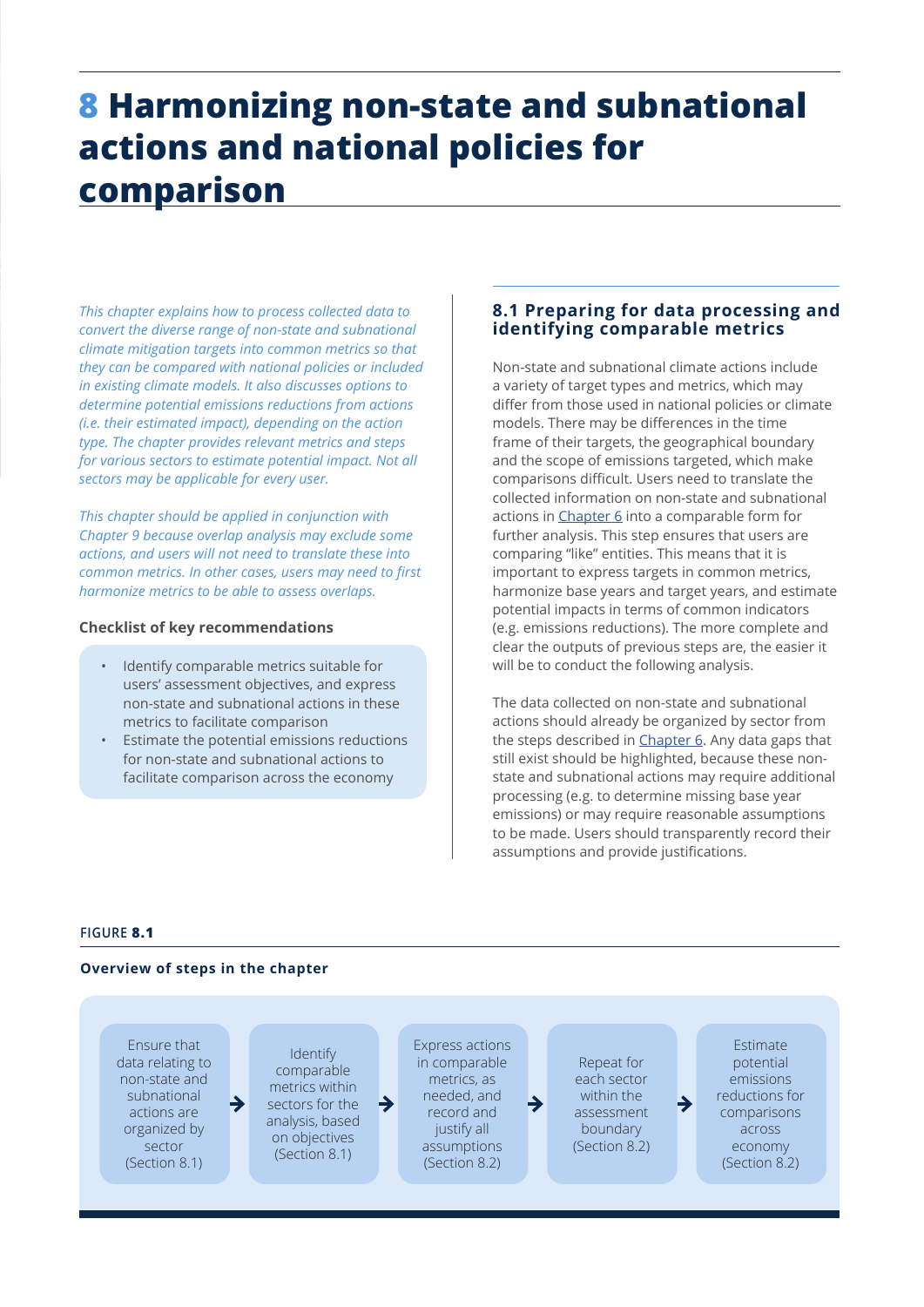<span id="page-1-0"></span>Users should also consult [Chapter 9](#page-14-0) on assessing overlaps. They should translate into common metrics, and estimate the impacts for, only those actions that are not excluded from the analysis after addressing overlaps. Therefore, users may need to go back and forth between this and the next chapter because some actions may first need to be expressed in a common metric to assess overlaps and decide whether to include or exclude them.

It is a *key recommendation* to identify comparable metrics suitable for users' assessment objectives, and express non-state and subnational actions in these metrics to facilitate comparison. Users should translate the actions within a sector into comparable metrics based on their objectives. This should be repeated for each sector in the assessment boundary. For example, users interested in quantifying the impact of non-state and subnational actions without any comparison can choose to express the potential impact in emissions or other appropriate metrics for the sector (e.g. TWh of energy generation, forest area restored, number of zero-emission vehicles sold). Users quantifying the impact of non-state and subnational actions at a (sub)sector level to compare with existing sector targets (e.g. in NDCs) can also represent the impact in common metrics relevant to the sector. The metric does not need to be GHG emissions reductions if the sector- or subsector-level target is not expressed as an emissions reduction target. A non-emissions metric (e.g. renewable energy capacity installed) would be appropriate if the impacts of both non-state and subnational actions and the (sub)sector/national target are expressed in this metric. However, for determining emissions reductions against a base year, users need to use energy or emissions-related metrics.

For assessments involving integration into national emissions pathways or national emissions mitigation targets, users will need to convert non-state and subnational actions into comparable emissions impacts. If using models to facilitate economy-wide impacts, users should also review the metrics used in their selected models in Chapter 7. They can consult modellers to identify the best metrics to represent the bottom-up aggregated impacts, which can then be integrated into the model for comparison at the national level. For example, the Fulfilling America's Pledge report calculated the TWh of renewable energy demand from state and city targets. This was converted into percentage of renewable energy demand for each state to plug into the economywide model used to calculate emissions reductions.

Users may also need to harmonize time periods of non-state and subnational actions with the

assessment period and the national targets. It is suggested that users adopt conservative assumptions to ensure that they are not overestimating impacts. Any assumptions made to harmonize policies and actions with the assessment period should be transparently recorded, with justification explaining the underlying rationale. For any targets that end before 2030, the Fulfilling America's Pledge report assumed that the subnational actors hold their GHG levels constant between the target year and 2030 (i.e. no further reductions were assumed).

## **8.2 Harmonizing metrics and estimating potential emissions reductions in various sectors**

Any actions that need to be converted into comparable metrics should be processed. This processing may take considerable time because users may need to collect supplemental information such as emission factors, sector-specific data, or economic or demographic data. All additional data points and assumptions should be used consistently within sectors and should be documented for each action that is processed. Some examples of how actions may be processed for each sector are provided below. Appendix D provides a list of data sources for sectors and subsectors that may be consulted if appropriate national data are not available.

Users may also want to estimate the potential impact of each action within a sector in terms of emissions reductions. They can, however, choose to represent the impact in terms of non-emission, sector-appropriate metrics, depending on their objective. When comparing impacts of non-state and subnational actions across sectors in an economywide assessment, or comparing with national targets, users should estimate the potential impact in terms of a common indicator such as emissions reductions. The difference between the base year value and the target year value of the metric of interest (e.g. emissions, energy intensity, number of electric vehicles, forest area restored) represents impact. Impact (expressed in terms of emissions reductions) is estimated using the following equation:

Potential impact (emissions reduced) = emissions in target year – emissions in base year

When considering a large number of non-state and subnational actions, emissions in the target year are calculated using the stated target value, if it is available. This value is often not determined from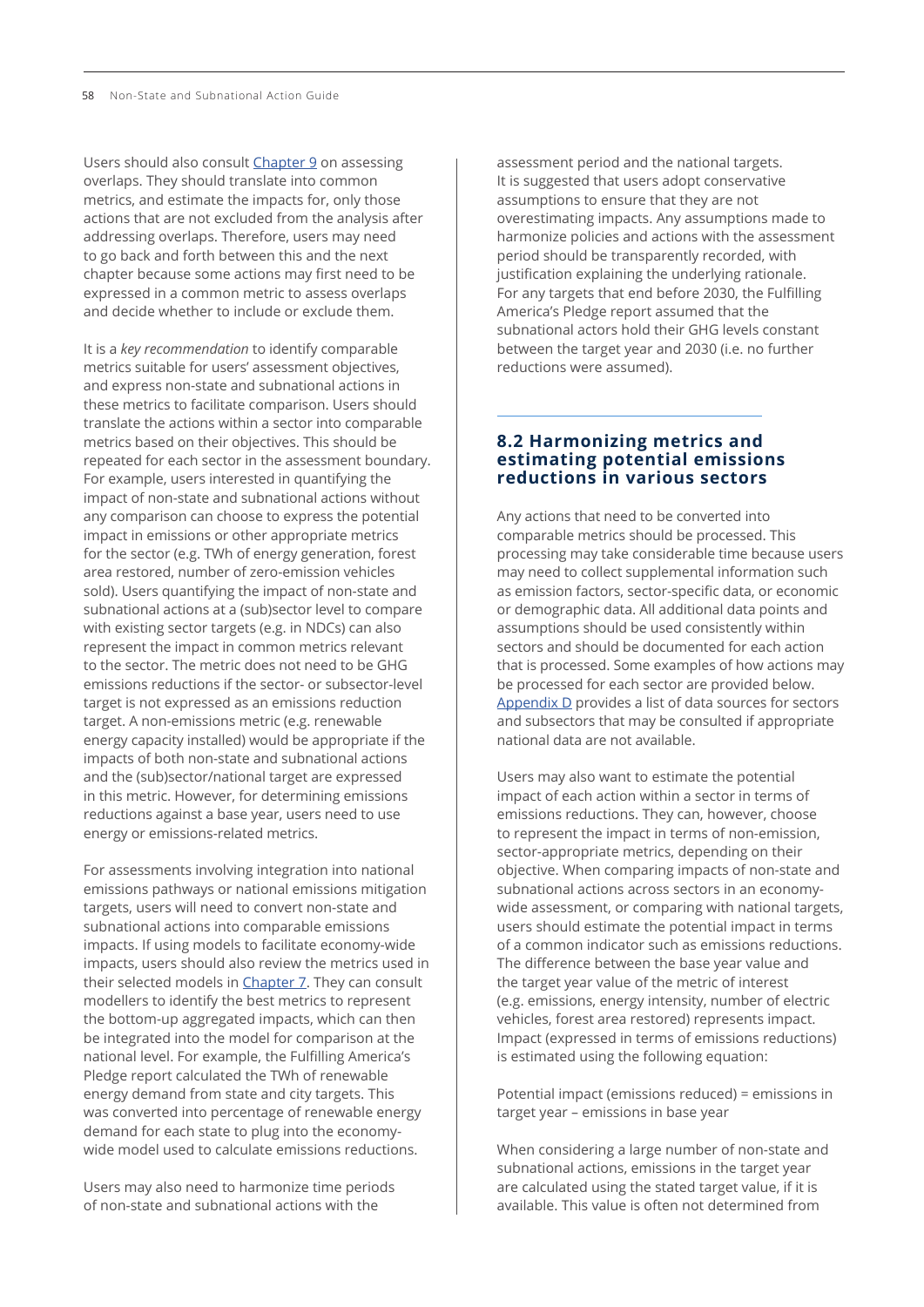scratch; instead, the non-state or subnational actor's target is taken at its face value. However, users can discount these targets based on their likelihood of achievement, as appropriate, which would help avoid overestimating impacts (discussed in Box 6.3 for the India corporate actions assessment).

The target may not always be expressed in an emissions metric. This section provides guidance on how to harmonize metrics across actions and how to convert a given metric into emissions to calculate the impact in terms of potential emissions reductions.

At this stage, users should not aggregate respective potential emissions reductions because base years and target years are not harmonized across non-state and subnational actions and national policies, and overlaps have not been addressed. Some actions may overlap and/or interact with each other and with national policies in a way that does not result in unique GHG emissions reductions (i.e. they may not be additional actions). Only additional actions should be aggregated to obtain additional reductions across the sector or economy. See [Chapter 9](#page-14-0) for further guidance on addressing overlapping and reinforcing interactions.

Quantifying potential impact involves estimating GHG reductions from each action relative to individual baseline scenarios that represent what would have happened in the absence of the action. Users should carefully select a baseline scenario and/or estimate the baseline scenario for each individual action or sector so as not to overestimate the resulting emissions impact.

Different approaches can be used to calculate baselines. For example, a constant emissions level can be used (e.g. base year emissions), or assessments can consider emissions growing at a certain rate informed by the historical or projected growth rate of the economy. Baselines for specific actors can also be determined; for example, the International Energy Agency's World Energy Outlook has industry sector projections that can be used as baselines for companies in the same sector. The India corporate actions assessment developed a baseline scenario for each company based on its GHG intensity trend, business projection and applicable emissions reduction mandates from existing policies. The Global Climate Action report developed economy-wide baselines with emissions projections assuming existing policies only ("current policy projections") to estimate the impact of nonstate and subnational actions. Sector-specific baselines were used for international cooperative initiatives (e.g. a global reference scenario with emissions projections for the forestry sector).

When comparing the non-state and subnational impacts with a national mitigation target expressed as a reduction below a baseline (e.g. 12% absolute reduction by 2030 relative to a BAU scenario), it is important to consider the possibility that the baselines may not be consistent and to align the baselines for a true comparison. Care should also be taken to reduce the risk of using unsupported baselines that serve to maximize the impact. Stakeholder inputs and expert judgment can be very helpful in this context. Users may consult the *Policy and Action Standard*, the *Mitigation Goals Standard*, and sector-specific guidance on assessing impacts of policies and actions being developed under ICAT for further information on determining baselines for different kind of targets and policies.

It is a *key recommendation* to estimate the potential emissions reductions for non-state and subnational actions to facilitate comparison across the economy.

## **8.2.1 Agriculture, forestry and other land use**

Non-state actors, including private sector entities, are playing an increasingly large role in the AFOLU sector.<sup>52</sup> In 2018, agriculture was the third most frequently covered sector across international cooperative initiatives, after energy efficiency and transport.53 General challenges for the sector when quantifying impacts include the time delay between the action (e.g. planting a tree) and its impact on emissions removal/sequestration, and lack of data availability for the required time period. Users should consider these challenges when quantifying the sequestration potential and comparing it with the NDC or existing national climate efforts. Further, countries have different definitions for what constitutes a forest. Users should adjust their calculations to reflect the definition and forest types used in their country of focus, because this will impact carbon sequestration rates. See also the ICAT *Forest Methodology* and the ICAT *Agriculture Guidance*.

[Table 8.1](#page-3-0) provides an overview of some common non-state and subnational targets in this sector, their conversion to comparable metrics, and a few options to calculate sequestration potentials, including necessary data points and assumptions. [Box 8.1](#page-4-0) describes a hypothetical example of determining the sequestration potential of an international cooperative initiative in the agriculture sector.

<sup>52</sup> Hsu et al. (2016); UNFCCC (2016).

<sup>53</sup> UNEP (2018).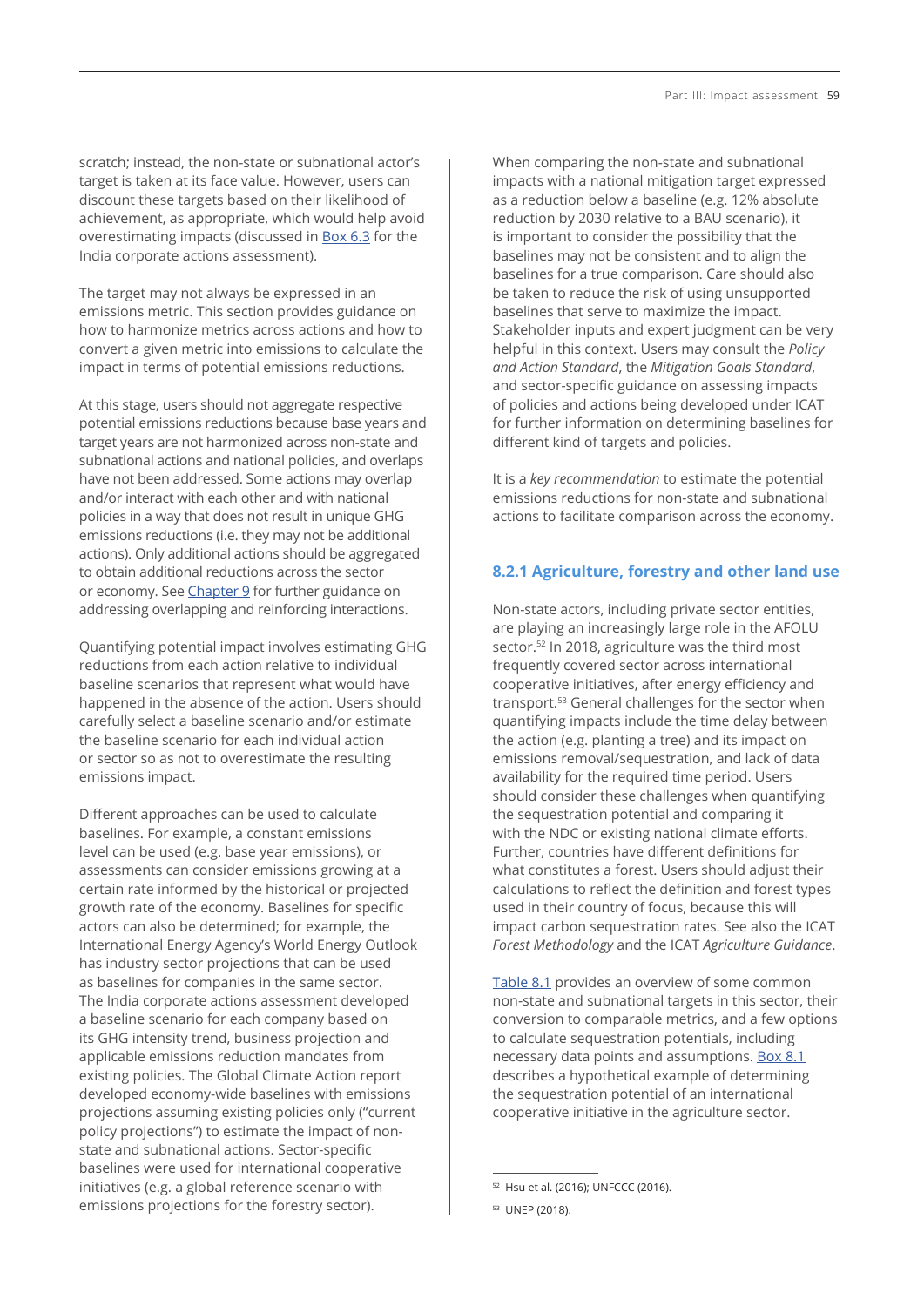## <span id="page-3-0"></span>**TABLE 8.1**

## **Agriculture, forestry and other land use sector**

| <b>Examples of</b><br>non-state and<br>subnational<br>actions                                            | <b>Metrics for comparison</b><br>with national policies or for<br>inclusion in existing models/<br>scenarios                                                                                                                                            | Options for determining sequestration potential                                                                                                                                                                                                                                                                                                                                                                                                                                                                                                                                                                                                                                                                                                                                                                                    |
|----------------------------------------------------------------------------------------------------------|---------------------------------------------------------------------------------------------------------------------------------------------------------------------------------------------------------------------------------------------------------|------------------------------------------------------------------------------------------------------------------------------------------------------------------------------------------------------------------------------------------------------------------------------------------------------------------------------------------------------------------------------------------------------------------------------------------------------------------------------------------------------------------------------------------------------------------------------------------------------------------------------------------------------------------------------------------------------------------------------------------------------------------------------------------------------------------------------------|
| Restore X ha of<br>forests                                                                               | Total forest area (ha);<br>afforestation/reforestation rate<br>(kha/year)<br>Assumption:<br>· density of restored forest<br>(equal to average)                                                                                                          | Identify the CO <sub>2</sub> sequestration potential of 1 ha of forest (how<br>much CO <sub>2</sub> domestic forests sequester annually) and multiply by<br>the area of forest (in ha) to be restored (simplistic approach).<br>Data needs (use FAO resources):<br>$\cdot$ total CO <sub>2</sub> emissions/ha<br>$\cdot$ CO <sub>2</sub> sequestered/ha<br>• forest density ( $m^2/ha$ )<br>· carbon stock per type of forest (tC/ha).<br>For a more sophisticated approach, users should follow the<br>IPCC guidelines on forest land. <sup>a</sup>                                                                                                                                                                                                                                                                               |
| Stop deforestation<br>(from supply<br>chains)                                                            | Put deforestation rate to zero;<br>all other variables remain<br>unaffected.                                                                                                                                                                            | Stopping deforestation means zero emissions, and no further<br>quantification is needed at this point.                                                                                                                                                                                                                                                                                                                                                                                                                                                                                                                                                                                                                                                                                                                             |
| Zero degradation                                                                                         | Put degradation to zero; all other<br>variables remain unaffected.                                                                                                                                                                                      | Zero degradation means zero emissions, and no further<br>quantification is needed at this point.                                                                                                                                                                                                                                                                                                                                                                                                                                                                                                                                                                                                                                                                                                                                   |
| Reduce CO <sub>2</sub><br>emissions from<br>deforestation by<br>X%.                                      | Total $CO2e$ emissions from<br>deforestation (MtCO <sub>2</sub> e)<br>Assumption:<br>· rate of deforestation from<br>base year                                                                                                                          | Determine sequestration potential by checking total CO <sub>2</sub> e<br>emissions from deforestation domestically.<br>Assumptions:<br>· rate of deforestation from base year                                                                                                                                                                                                                                                                                                                                                                                                                                                                                                                                                                                                                                                      |
| Decrease $CO2e$<br>emissions from<br>agriculture by X%<br>compared with<br>base/target year<br>reference | Total CO <sub>2</sub> e emissions in base<br>year and projected CO <sub>2</sub> e<br>emissions in target year<br>Assumptions:<br>• specific sources of CO <sub>2</sub> e<br>reductions (if applicable)<br>• projected growth in agriculture<br>activity | Convert from relative reduction to absolute target by checking<br>total CO <sub>2</sub> e emissions from agriculture and projected emissions<br>growth rates.<br>Data points needed (use national emissions projections; if<br>these are not available, use World Bank Data, U.S. EPA global<br>anthropogenic GHGs):<br>• emissions growth rate for agriculture (GtCO <sub>2</sub> e)<br>$\cdot$ CO <sub>2</sub> e emissions from agricultural processes and products                                                                                                                                                                                                                                                                                                                                                              |
| Increase<br>sustainable food<br>production by X%                                                         | Total food production (t/person);<br>total sustainable food production<br>(t/person)<br>Assumption:<br>· definition of sustainable food<br>production (e.g. certified food,<br>certified production only, type<br>of certification)                     | Check emissions caused by agriculture for food production.<br>Then look at the share of sustainable food production and its<br>$CO2e$ impact. Then translate the relative target into an absolute<br>one, calculate the estimated CO <sub>2</sub> e emissions and compare with<br>CO <sub>2</sub> e emissions for estimated non-sustainable food production.<br>Assumption:<br>· definition of sustainable food production (e.g. certified food,<br>certified production only, type of certification).<br>Data points needed (use World Bank, United Nations World<br>Populations Prospects if no national data are available):<br>· food production per person (t/person)<br>· demographic development<br>· share of sustainable food production in country (X%) and its<br>CO <sub>2</sub> e impact (tCO <sub>2</sub> e/person). |

*Abbreviations:* FAO, Food and Agriculture Organization of the United Nations; U.S. EPA, United States Environmental Protection Agency <sup>a</sup> A tool to calculate emissions removals from reforestation is available at: <u>www.environment.gov.au/climate-change/emissions-</u> [reduction-fund/cfi/reforestation-tools;](http://www.environment.gov.au/climate-change/emissions-reduction-fund/cfi/reforestation-tools) additional methods, with limited geographical coverage, are described at: <https://ww2.arb.ca.gov/resources/documents/cci-quantification-benefits-and-reporting-materials>.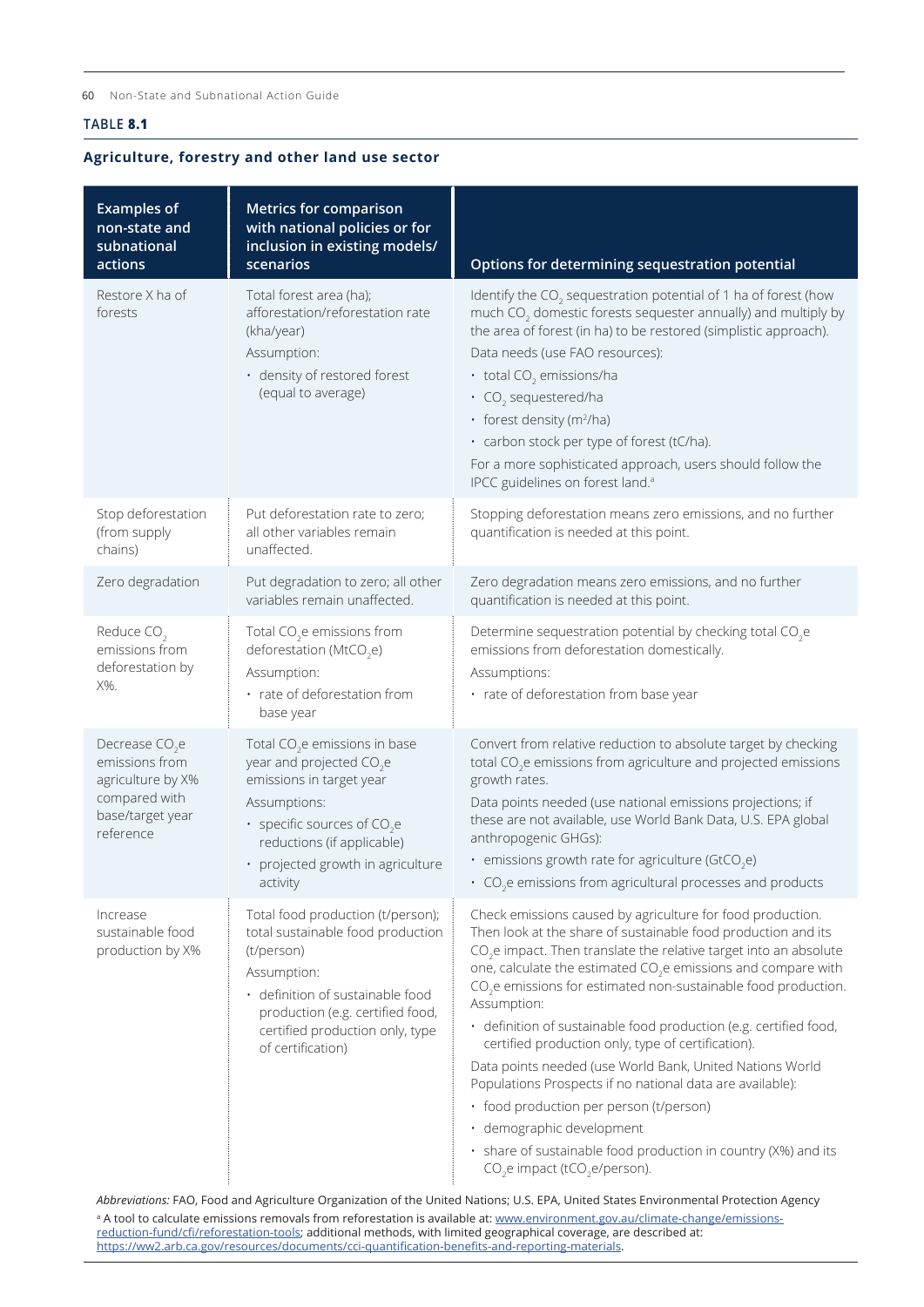# <span id="page-4-0"></span>**BOX 8.1**

# **Determining emissions reduction potential of international cooperative initiatives in the agriculture sector**

Consider a hypothetical example of an international cooperative initiative that aims to mobilize \$100 million for sustainable forestry, out of which \$5 million will be mobilized in the user's country. The user wants to assess the effect of the initiative on restoring forests in the country. Forest area restored is an appropriate metric for comparison with national policies.

The user can convert \$5 million mobilized into hectares (ha) of forest area restored. This can be done by using domestic data, if available, on the average amount of investment needed to restore 1 ha of forest. If national data are not readily available, the user can consider international sources that provide such data, while clearly noting that they have done this and acknowledging that these may not be the most accurate data for their context, if applicable. For example, the user could check restoration projects financed by development banks in comparable countries, assuming that efficiency of resources is the same across countries. Alternatively, survey companies and non-profit organizations engaged in restoration may have data.

If the data show that \$50 is needed to restore a hectare of forest in the country, \$5 million can restore 5,000,000/50 = 100,000 ha of forest.

## **8.2.2 Energy and industrial processes and product use**

Energy supply, industry, buildings and transport are individually discussed below to show how to convert energy-related non-state and subnational targets to comparable metrics. Options to estimate their potential impact in terms of emissions reductions are also described.

## **Energy supply**

The energy supply sector is the largest contributor to global GHG emissions.54 Together with the transport sector, it is one of the sectors that is most frequently targeted by non-state and subnational actions.<sup>55</sup> Actions may include energy demand or consumptionspecific targets, or targets in other metrics that can be translated into energy supply targets – that is, energy supply needed for the targeted demand or consumption to be achieved ([Table 8.2\)](#page-5-0). [Box 8](#page-6-0).2 describes an example of determining the emissions reduction potential of a non-state action in the energy supply sector. Appendix D provides an overview of international data sources that can be consulted if national data are not available. See also the ICAT *Renewable Energy Methodology*.

<sup>54</sup> Bruckner et al (2014).

<sup>&</sup>lt;sup>55</sup> Yale University (2015).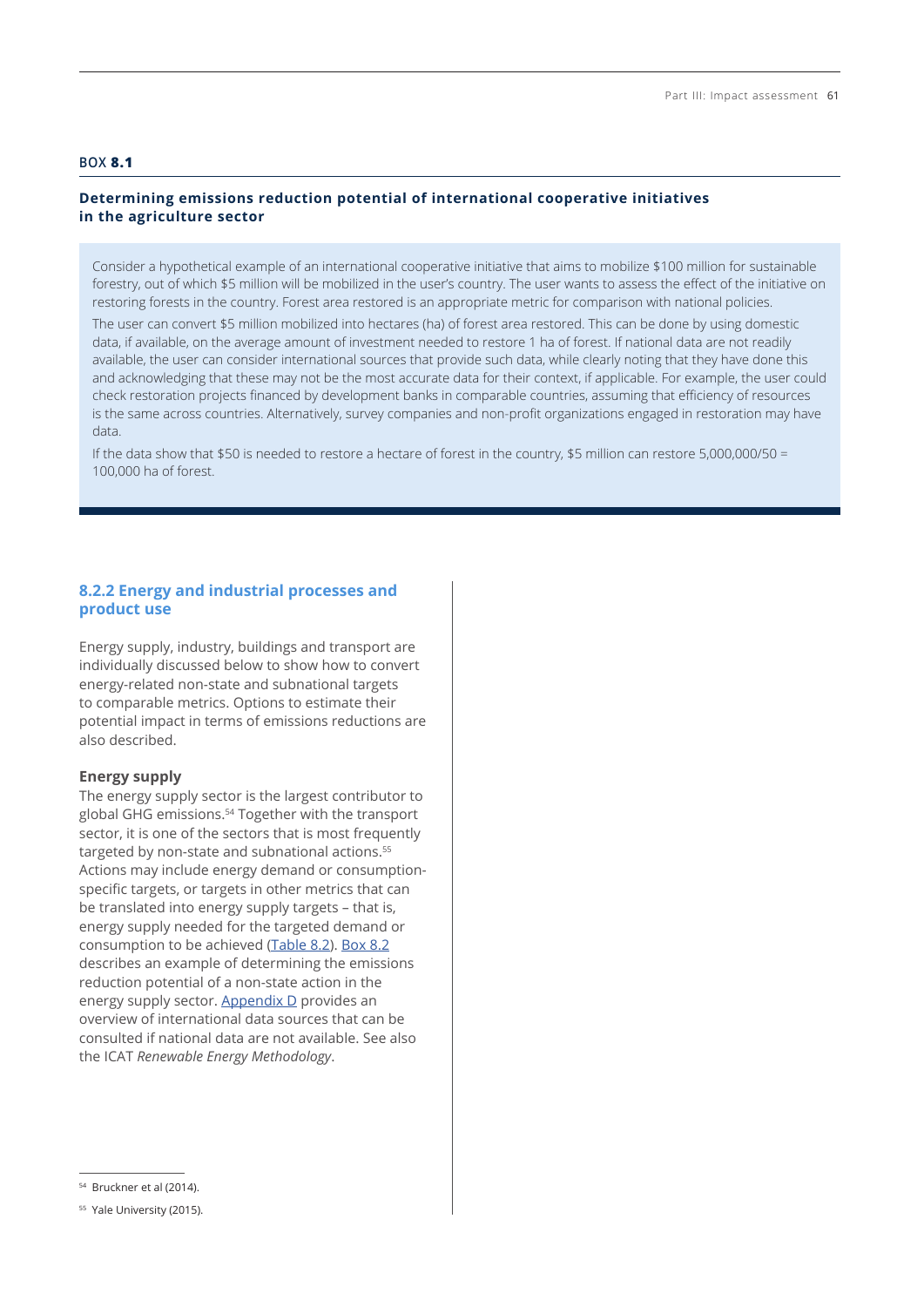# <span id="page-5-0"></span>**TABLE 8.2**

# **Energy supply sector**

| <b>Examples of</b><br>non-state and<br>subnational<br>actions                                                                                                           | <b>Metrics for comparison</b><br>with national policies or for<br>inclusion in existing models/<br>scenarios                                                                                                                                                                                                                                                                                                                                                                      | Options for determining potential emissions<br>reductions                                                                                                                                                                                                                                                                                                                                                                                                                                                                                                                                                                                                                                                                                                                                                                                                             |
|-------------------------------------------------------------------------------------------------------------------------------------------------------------------------|-----------------------------------------------------------------------------------------------------------------------------------------------------------------------------------------------------------------------------------------------------------------------------------------------------------------------------------------------------------------------------------------------------------------------------------------------------------------------------------|-----------------------------------------------------------------------------------------------------------------------------------------------------------------------------------------------------------------------------------------------------------------------------------------------------------------------------------------------------------------------------------------------------------------------------------------------------------------------------------------------------------------------------------------------------------------------------------------------------------------------------------------------------------------------------------------------------------------------------------------------------------------------------------------------------------------------------------------------------------------------|
| Increase the<br>share of electricity<br>generated from<br>RE to X (% or<br>absolute amount<br>in MW)<br>Procure X<br>(amount or %)<br>of total energy<br>supply from RE | RE electricity generation capacity<br>installed (MW); share of RE<br>electricity in national grid<br>Assumptions:<br>• Potential RE electricity<br>generation from additional<br>capacities installed is equal<br>to additional RE electricity<br>consumed (no idle capacities).<br>Data points needed to convert %<br>to MW or MW to %:<br>· full load hours, either average<br>over all technologies or<br>technology-specific, if available<br>• total electricity generation. | If capacity (MW) target, convert to generation (TWh) using full<br>load hours.<br>If % target, convert to generation (TWh) using total electricity<br>generation in target year.<br>To calculate potential emissions reductions, users can derive<br>different estimates of emissions impacts depending on<br>whether RE electricity displaces natural gas first, then oil and<br>then coal (low estimation <sup>a</sup> ) or coal first, then oil and then gas<br>(high estimation).<br>Assumptions:<br>· RE electricity installed is equal to RE electricity generated.<br>· National fuel mix remains unvaried (once the change in RE<br>has been accounted for).<br>Data points needed (use IEA World Energy Outlook/Statistics<br>if no national data are available):<br>· projected electricity generation and fuel mix<br>· emission factors for fossil fuels. |
| Drive down the<br>cost of RE and/or<br>its generation by X<br>amount (\$/MWh)                                                                                           | Cost of one unit of RE generated<br>(\$/MWh)<br>Assumption:<br>· linear cost trend (costs do not<br>change if more RE capacity is<br>installed).                                                                                                                                                                                                                                                                                                                                  | Suggest using an existing model, if available, due to several<br>complex assumptions needed to calculate realistic emissions<br>reduction potential.                                                                                                                                                                                                                                                                                                                                                                                                                                                                                                                                                                                                                                                                                                                  |
| Reduce electricity<br>consumption by<br>X% compared with<br>base/target year<br>reference                                                                               | Total electricity demand (MWh)<br>Assumption:<br>· Consumption is equal to<br>supply.                                                                                                                                                                                                                                                                                                                                                                                             | Check total projected electricity consumption and convert<br>relative target to an absolute one. To calculate the emissions<br>reduction potential, follow the process detailed in the earlier<br>examples.<br>Assumptions:<br>• Consumption is equal to supply.<br>· National fuel mix remains unvaried.<br>Data points needed (use IEA resources if no national data are<br>available):<br>• projected demand for electricity (in MW)<br>$\cdot$ total CO <sub>2</sub> emissions from generated electricity (MtCO <sub>2</sub> )<br>· national fuel mix<br>· emission factor for fossil fuels.                                                                                                                                                                                                                                                                      |

*Abbreviations:* IEA, International Energy Agency; RE, renewable energy

<sup>a</sup> This is due to their different carbon contents.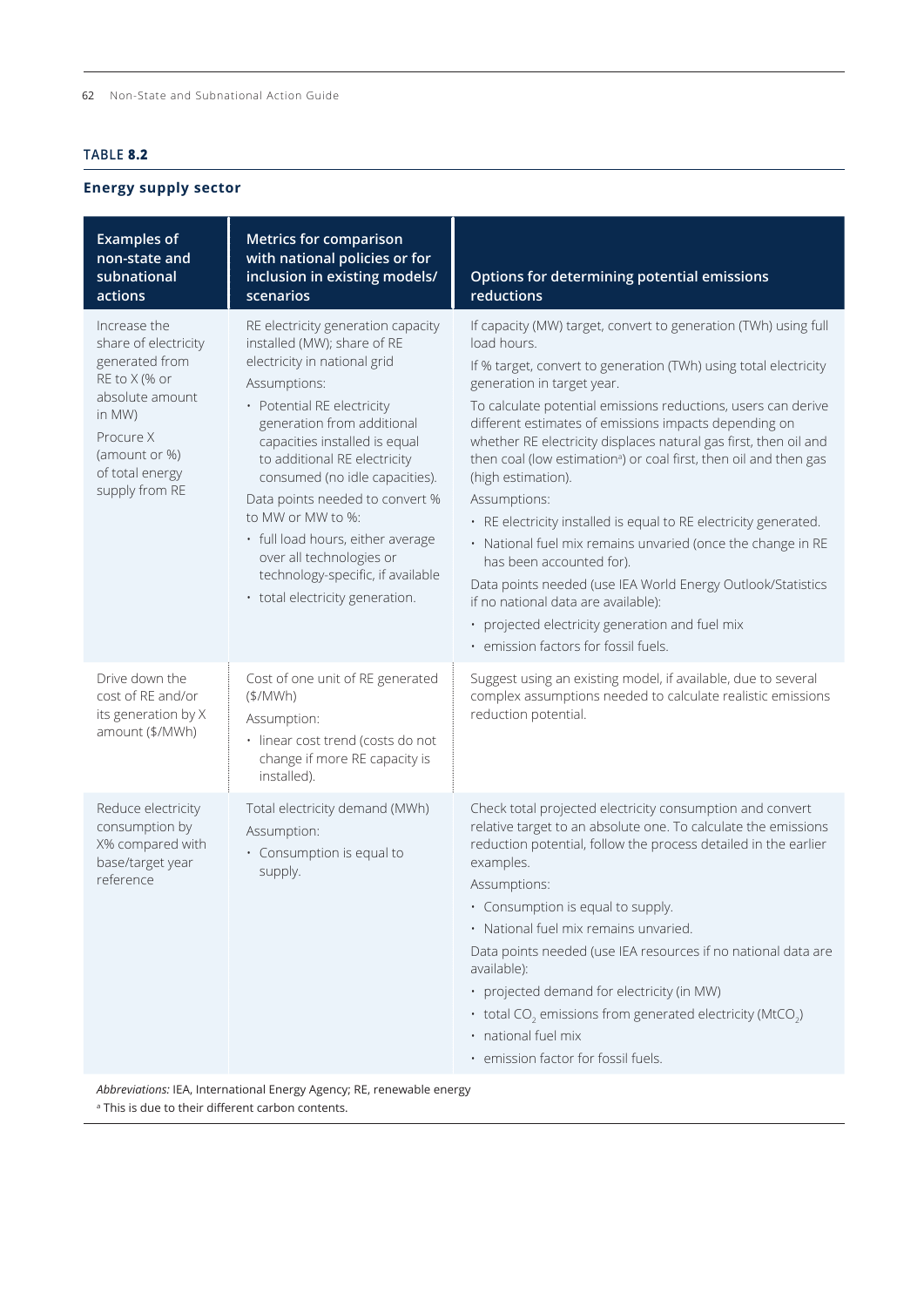## <span id="page-6-0"></span>**BOX 8.2**

# **Calculating potential emissions reductions from an international cooperative initiative in the energy supply sector**

An international cooperative initiative aims to engage 100 companies to procure 100% of their energy demand from renewable energy (RE). Four of these companies will be mobilized in the user's country, and both the company and the utility from which the company sources its power are physically located in the country. The user wants to understand whether the additional demand from RE targets can be met by existing RE capacity, and the impact of the initiative in terms of potential emissions reductions. The user should first collect data on current RE installed capacity and RE procurement levels of the four companies. The next step is to convert the targets of the four companies into additional RE to be procured. This is done by subtracting what they already procure through RE from the 100% target. This value is compared with current RE capacity in the country to obtain the additional demand from RE procurement targets of the four companies. If the additional procurement needed to meet the target is less than the current RE capacity, the additional demand can be met by the existing capacity in the country, provided everything else remains constant.

To calculate the potential impact in terms of emissions reductions, the additional RE capacity needed should be converted to emissions displaced. The user can derive different estimates of emissions impacts depending on whether RE displaces natural gas first, then oil and then coal (low impact), or coal first, then oil and then gas (high impact), using appropriate emission factors for different fuels (e.g. from the International Energy Agency's – IEA's – World Energy Outlook data). Location-specific information on the marginal grid mix can be collected and applied in this assessment for improved accuracy.

#### **Industry**

The industry sector is very diverse and emissionsintensive, and non-state and subnational actions targeting the sector are growing. The industry sector includes energy-related emissions as well as nonenergy emissions from industrial processes and product use.<sup>56</sup>

[Table 8.3](#page-7-0) provides information on how to convert common non-state and subnational mitigation targets into metrics suitable for comparison with national policies or for inclusion in existing climate mitigation models. It also outlines options for calculating potential impact in terms of emissions reductions from such actions. Appendix D provides an overview of international data sources that can be consulted if national data are not available.

#### **Buildings**

Non-state and subnational actions are increasingly targeting the building sector, which accounts for 32% of global energy consumption, half of global electricity consumption and around 18% of GHG emissions, making it a key sector for GHG mitigation.<sup>57</sup> [Table 8.4](#page-8-0) provides information on how to convert common non-state and subnational mitigation targets into suitable metrics for comparison with national policies or for inclusion in existing climate mitigation models. It also outlines options for calculating emissions reduction potentials. Appendix D provides an overview of international data sources that can be consulted if national data are not available. See also the ICAT *Buildings Efficiency Guide*.

<sup>57</sup> IEA (2016a).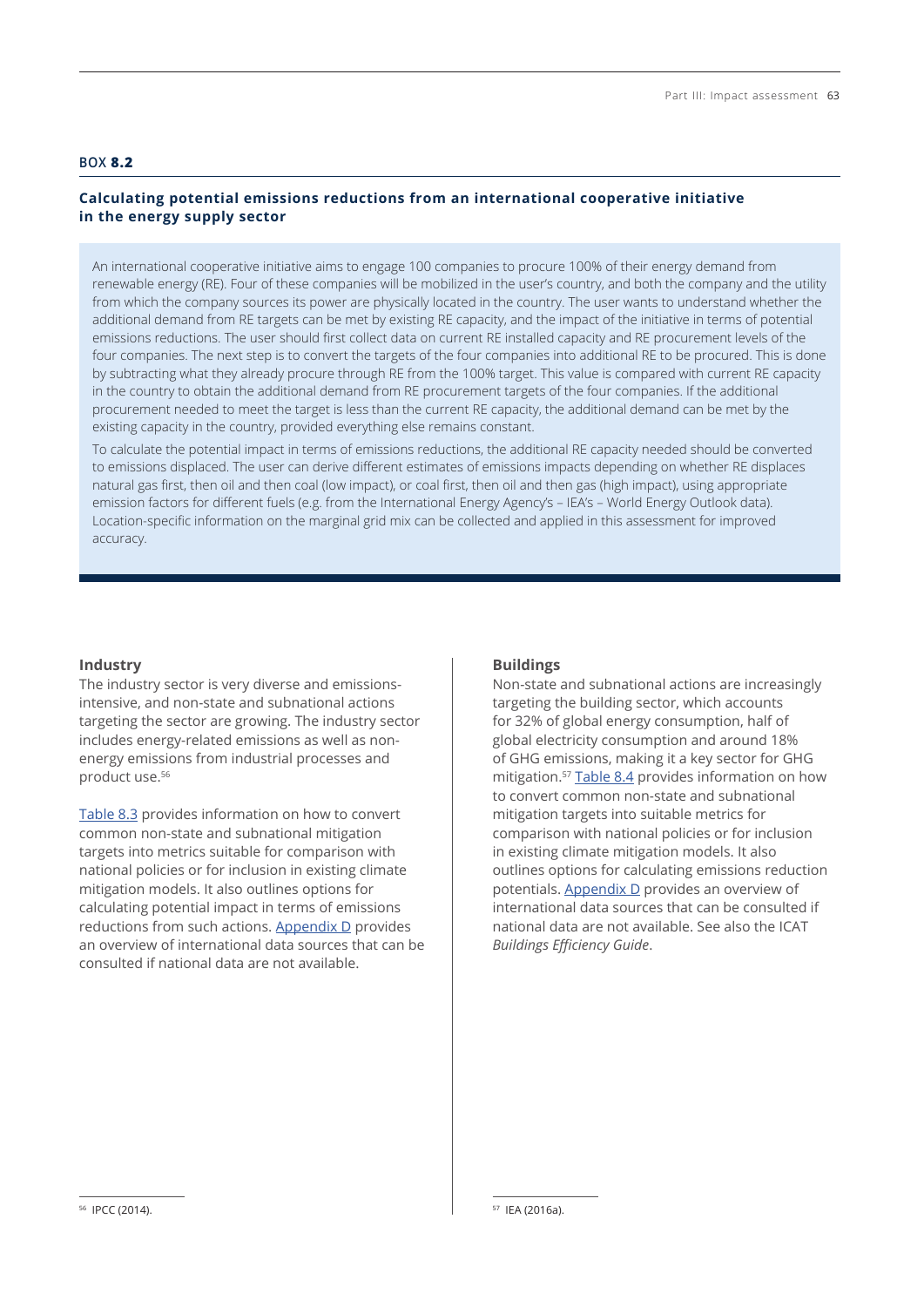# <span id="page-7-0"></span>**TABLE 8.3**

**Industry sector**

| <b>Examples of</b><br>non-state and<br>subnational<br>actions                               | <b>Metrics for comparison</b><br>with national policies or for<br>inclusion in existing models/<br>scenarios                                                                                                                                                                                                                                   | Options for determining potential emissions<br>reductions                                                                                                                                                                                                                                                                                                                                                                                                                                                                                                                                                                                                                                                                                                                                             |
|---------------------------------------------------------------------------------------------|------------------------------------------------------------------------------------------------------------------------------------------------------------------------------------------------------------------------------------------------------------------------------------------------------------------------------------------------|-------------------------------------------------------------------------------------------------------------------------------------------------------------------------------------------------------------------------------------------------------------------------------------------------------------------------------------------------------------------------------------------------------------------------------------------------------------------------------------------------------------------------------------------------------------------------------------------------------------------------------------------------------------------------------------------------------------------------------------------------------------------------------------------------------|
| Decrease $CO2e$<br>intensity per<br>tonne of steel/<br>cement produced                      | Absolute values from the<br>reduction of CO <sub>2</sub> e intensity per<br>tonne of steel/cement produced                                                                                                                                                                                                                                     | Look at projected CO <sub>2</sub> e intensity per tonne of steel/cement<br>produced and target values (% or fixed reduction). On this<br>basis and using emission factors, the emissions reduction<br>potential can be calculated per tonne (or unit of industry<br>product) first and, by multiplying by projected production<br>levels, for the entire sector.<br>Data points needed:<br>· projected growth for steel/cement production (in tonnes or<br>per capita income/population)<br>• projected steel or cement intensity (CO <sub>2</sub> e per tonne per<br>capita, etc.)<br>· emission factors<br>· if applicable, population and economic trends.                                                                                                                                         |
| Adopt best-<br>practice industry<br>standards                                               | Specific steel/cement intensity<br>per tonne (or per capita income/<br>population)<br>Assumption:<br>· All steel/cement production<br>could reasonably be compliant<br>with best-practice industry<br>standards.<br>Data points needed:<br>• best-practice industry standard<br>specific information<br>· if applicable, population<br>trends. | Look at what best-practice standards mean for a specific<br>industry sector (translate into CO <sub>2</sub> e emissions per tonne or<br>other unit of product) and compare with projected CO <sub>2</sub> e<br>emissions per tonne produced following non-best-practice<br>industry standards. To determine emissions reduction<br>potentials, multiply the amount of CO <sub>2</sub> e saved per unit of<br>product by total amount of projected production.<br>Data points needed:<br>• best-practice industry standard specific information<br>projected growth for steel/cement production (in tonnes or<br>per capita income/population)<br>• projected steel or cement intensity (CO <sub>2</sub> e per tonne per<br>capita, etc.)<br>· emission factors<br>· if applicable, population trends. |
| Decrease total<br>$CO2e$ emissions<br>from steel/cement<br>production by X<br>(amount or %) | Total reduction in CO <sub>3</sub> e<br>emissions per tonne of steel/<br>cement produced                                                                                                                                                                                                                                                       | Look at projected CO <sub>2</sub> e emissions per tonne of steel/cement<br>produced. Then multiply by projected total amount of<br>production and subtract the targeted decrease (% or fixed<br>reduction).<br>Data points needed:<br>$\cdot$ steel or cement CO <sub>2</sub> e emissions<br>· projected growth for steel/cement production (in tonnes or<br>per capita income/population).                                                                                                                                                                                                                                                                                                                                                                                                           |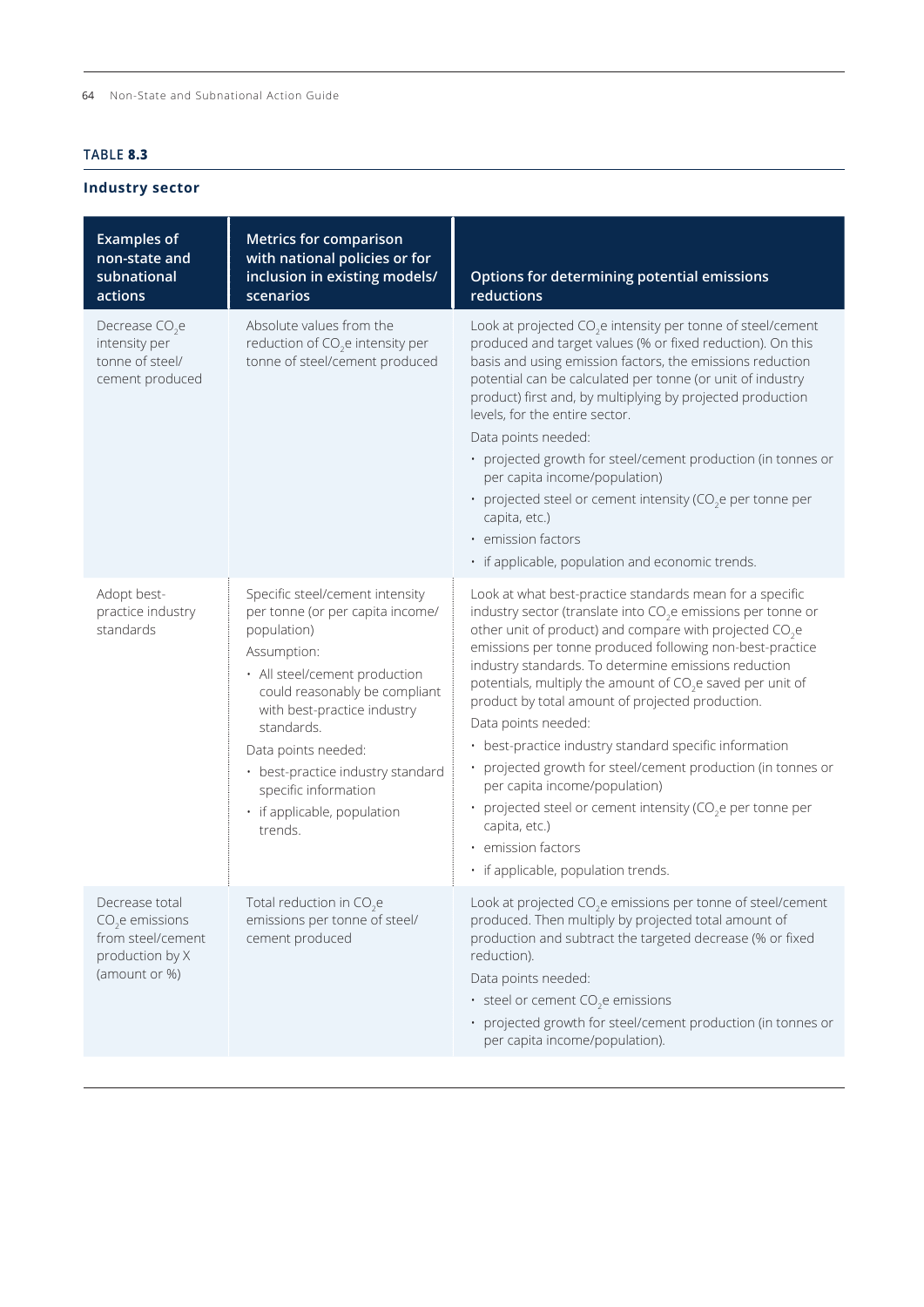# <span id="page-8-0"></span>**TABLE 8.4**

# **Building sector**

| <b>Examples of</b><br>non-state and<br>subnational<br>actions | <b>Metrics for comparison</b><br>with national policies or for<br>inclusion in existing models/<br>scenarios                                                                                                                                                                                                                                 | Options for determining potential emissions<br>reductions                                                                                                                                                                                                                                                                                                                                                                                                                                                                                                                                                                                                                                                                                                                                                                                                                                                                                                                                                                                                                                                                                                  |
|---------------------------------------------------------------|----------------------------------------------------------------------------------------------------------------------------------------------------------------------------------------------------------------------------------------------------------------------------------------------------------------------------------------------|------------------------------------------------------------------------------------------------------------------------------------------------------------------------------------------------------------------------------------------------------------------------------------------------------------------------------------------------------------------------------------------------------------------------------------------------------------------------------------------------------------------------------------------------------------------------------------------------------------------------------------------------------------------------------------------------------------------------------------------------------------------------------------------------------------------------------------------------------------------------------------------------------------------------------------------------------------------------------------------------------------------------------------------------------------------------------------------------------------------------------------------------------------|
| Improve energy<br>performance of<br>buildings by X%           | Energy performance of buildings<br>(kWh/m <sup>2</sup> )<br>Assumptions:<br>· linear trend in the energy<br>consumption per m <sup>2</sup><br>· linear trend in the share<br>between commercial and<br>residential buildings.<br>Data points needed:<br>• total (projected) national floor<br>area<br>• heating and cooling<br>requirements. | Look at projected average energy consumption of residential<br>and commercial buildings, and divide by total floor area to<br>determine estimated future energy performance of buildings.<br>Where available, consult international sources such as the<br>IEA's World Energy Outlook. In addition, data availability for<br>commercial and public buildings is usually better, and so<br>the user could start with those. To determine the emissions<br>reduction potential, look at the country's projected energy<br>fuel mix and from that information derive the potential GHG<br>impact.<br>Assumptions:<br>$\cdot$ linear trend in the energy consumption per m <sup>2</sup><br>· national fuel mix remains unvaried<br>· linear trend in the share between commercial and<br>residential buildings.<br>Data points needed (use IEA's Energy Technology Perspective<br>or other IEA resources if no national data are available):<br>• projected growth in floor area<br>• total (projected) energy consumption from commercial and<br>residential buildings (kWh/m <sup>2</sup> )<br>· national fuel mix<br>· emission factors for oil, gas, coal. |
| Increase the<br>renovation rate of<br>buildings by X%         | Renovation rate of buildings (%)<br>Data point needed:<br>• current renovation rate (%).                                                                                                                                                                                                                                                     | Look at the average buildings intensity of new built versus<br>retrofitted buildings. Determine the CO <sub>2</sub> emission savings<br>for a renovated building compared with a non-renovated<br>one, based on the difference in the buildings intensity and<br>calculations of how the energy was produced (taking into<br>account the national fuel mix and emission factors). Then<br>determine the additional number of projected renovated<br>buildings by converting the relative renovation target to an<br>absolute number.<br>Assumptions:<br>$\cdot$ Additional renovations will proportionately reduce CO <sub>2</sub><br>emissions.<br>• Linear trend in the buildings intensity.<br>· Number of buildings remains unchanged.<br>· National fuel mix remains unchanged.<br>Data points needed (use IEA's Energy Technology Perspective<br>or other IEA resources if no national data are available):<br>• total (projected) buildings intensity (kWh/m <sup>2</sup> )<br>· national fuel mix<br>· emission factors.                                                                                                                           |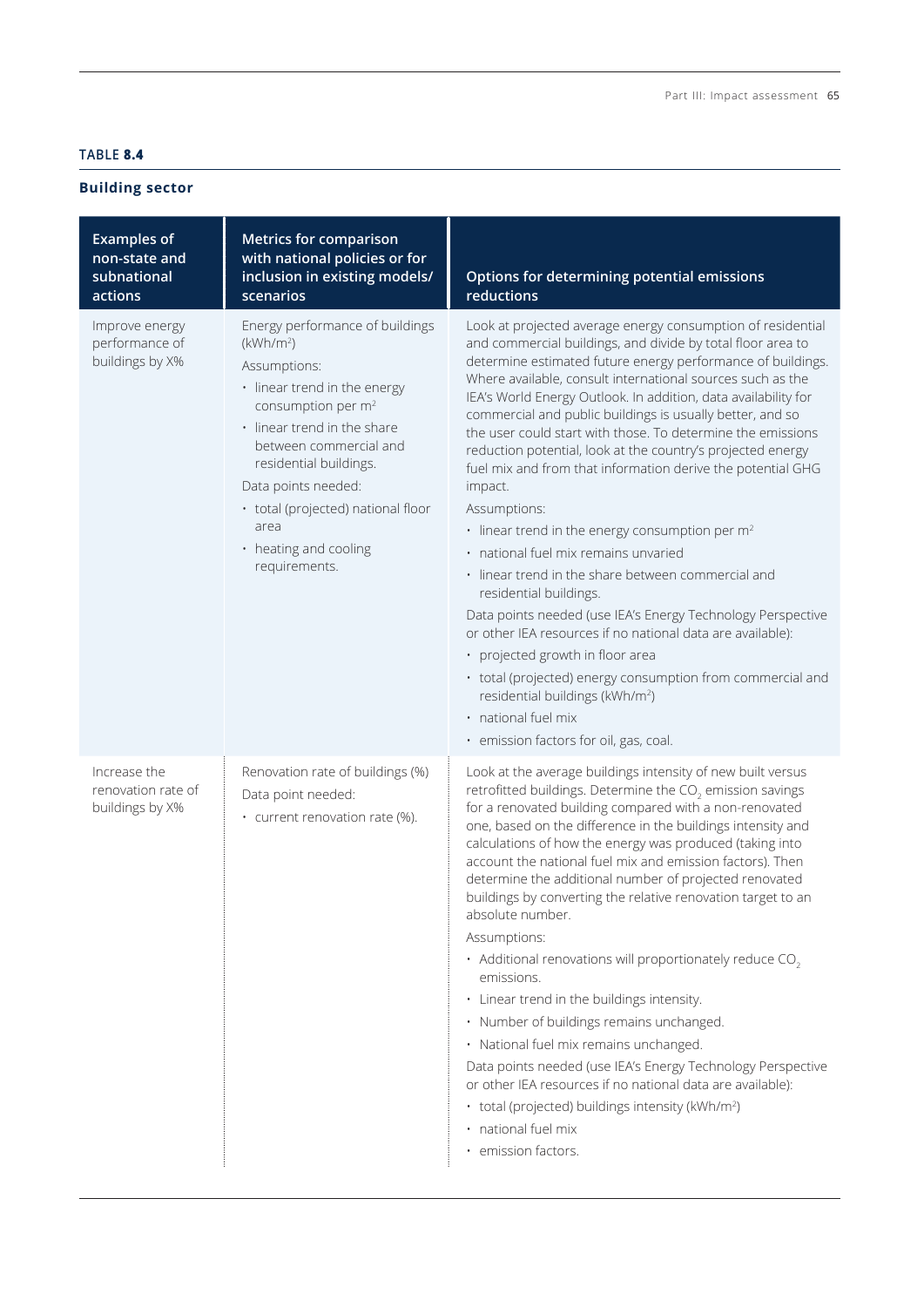66 Non-State and Subnational Action Guide

## **Transport**

The transport sector is a popular target for non-state and subnational actors. Apart from the energy supply sector, it is the sector most often targeted by nonstate and subnational actions.58 Transport emissions associated with bunkers – that is, emissions from fuels used for international aviation and maritime transport – are not accounted for within the boundaries of national GHG inventories and would therefore be outside the scope of this guide (which focuses on national emissions).<sup>59</sup> Users could choose to assess the impact of non-state and subnational actions relating to bunkers as a distinct exercise. See also the ICAT *Transport Pricing Methodology*.

Table 8.5 provides information on converting common non-state and subnational mitigation targets into metrics suitable for comparison with national policies or for inclusion in existing climate mitigation models. It also outlines options for calculating potential emissions reductions of these actions. Appendix D provides an overview of international data sources that can be consulted if national data are not available.

## **TABLE 8.5**

| <b>THANSPOLY SECTOR</b>                                                             |                                                                                                                                        |                                                                                                                                                                                                                                                                                                                                                                                                                                                                                                                                                                                                                                                                                                                                                                                                        |
|-------------------------------------------------------------------------------------|----------------------------------------------------------------------------------------------------------------------------------------|--------------------------------------------------------------------------------------------------------------------------------------------------------------------------------------------------------------------------------------------------------------------------------------------------------------------------------------------------------------------------------------------------------------------------------------------------------------------------------------------------------------------------------------------------------------------------------------------------------------------------------------------------------------------------------------------------------------------------------------------------------------------------------------------------------|
| <b>Examples of</b><br>non-state and<br>subnational<br>climate mitigation<br>targets | <b>Suitable metrics for</b><br>comparison with national<br>policies or inclusion in<br>existing climate mitigation<br>models/scenarios | Options for determining potential emissions<br>reductions                                                                                                                                                                                                                                                                                                                                                                                                                                                                                                                                                                                                                                                                                                                                              |
| Reduce average car<br>fuel consumption<br>by X%                                     | Average fuel consumption by<br>cars (in km/L)                                                                                          | Look at the projected fuel consumption of an average car.<br>Calculate the relative % reduction in fuel consumption<br>and the corresponding fuel consumption avoided. Then<br>determine the corresponding CO <sub>2</sub> emissions reduction<br>potential, taking into account projected fuel mix and emission<br>factors, and multiply by the projected number of cars on the<br>road and the average distance driven.<br>Assumption:<br>· Average km travelled by car remain unchanged.<br>Data points needed (use internationally available data if no<br>national data are available):<br>· projected fuel consumption of average car (km/L)<br>• projected number of cars on road, considering<br>macroeconomic variables such as economic growth<br>· national fuel mix<br>• emission factors. |

# **Transport sector**

<sup>58</sup> Yale University (2015).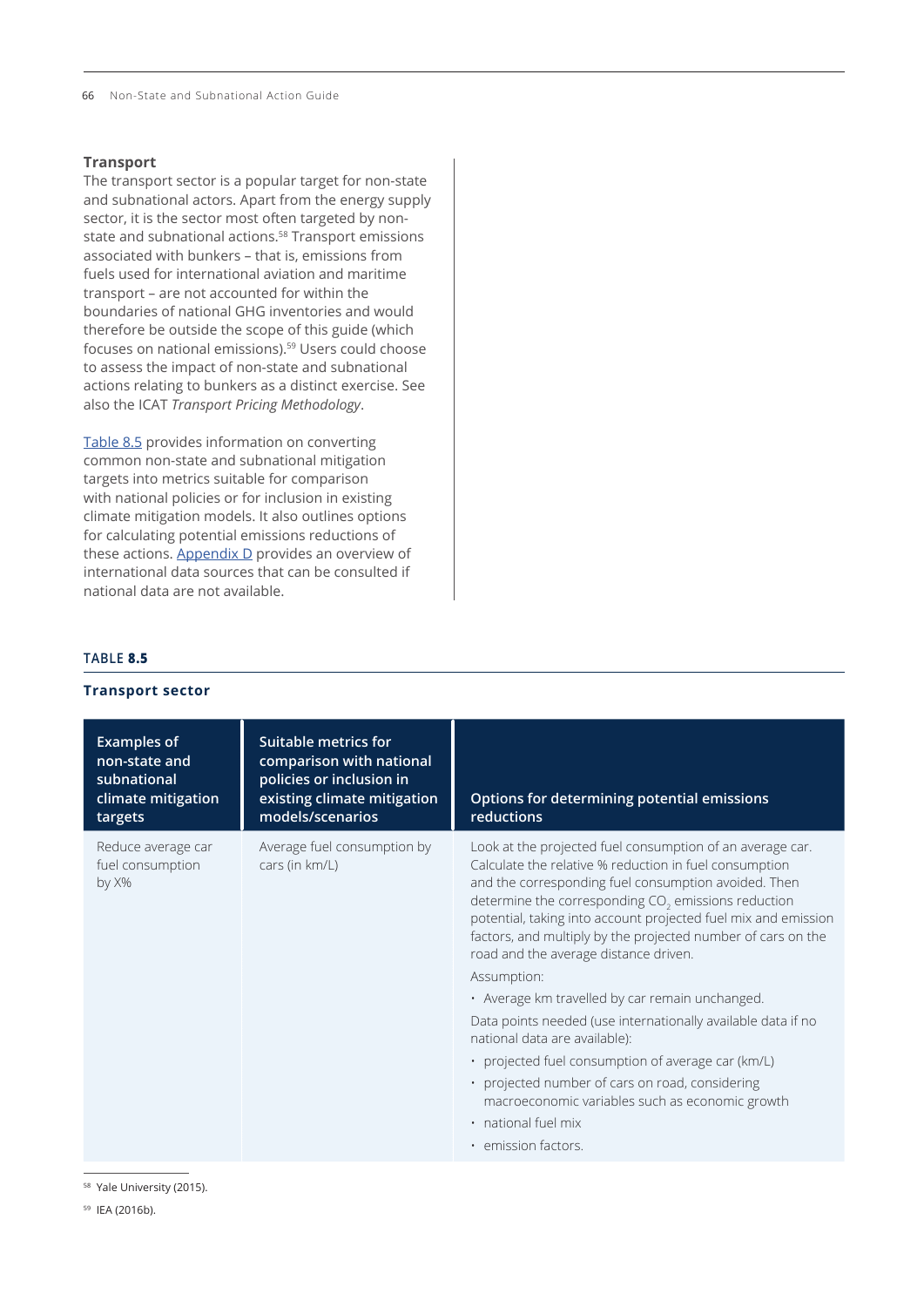# **TABLE 8.5, continued**

# **Transport sector**

|                                                                                     | <b>Suitable metrics for</b>                                                                                                                                              |                                                                                                                                                                                                                                                                                                                                                                                                                                                                                                                                                                                                                                                                                                                                                                                                                                                                                                                                                                                                                                                                                                                                                                                                                     |
|-------------------------------------------------------------------------------------|--------------------------------------------------------------------------------------------------------------------------------------------------------------------------|---------------------------------------------------------------------------------------------------------------------------------------------------------------------------------------------------------------------------------------------------------------------------------------------------------------------------------------------------------------------------------------------------------------------------------------------------------------------------------------------------------------------------------------------------------------------------------------------------------------------------------------------------------------------------------------------------------------------------------------------------------------------------------------------------------------------------------------------------------------------------------------------------------------------------------------------------------------------------------------------------------------------------------------------------------------------------------------------------------------------------------------------------------------------------------------------------------------------|
| <b>Examples of</b><br>non-state and<br>subnational<br>climate mitigation<br>targets | comparison with national<br>policies or inclusion in<br>existing climate mitigation<br>models/scenarios                                                                  | Options for determining potential emissions<br>reductions                                                                                                                                                                                                                                                                                                                                                                                                                                                                                                                                                                                                                                                                                                                                                                                                                                                                                                                                                                                                                                                                                                                                                           |
| Increase the<br>number of EVs<br>domestically to X%                                 | Number of EVs (in thousands)<br>Data points needed:<br>• current number of EVs<br>· average final energy<br>consumption of EVs<br>(kJ/PKM).                              | Look at the projected number of domestic vehicles on the<br>road and their projected average final energy consumption.<br>Then look at the average final energy consumption of EVs<br>and determine the difference from traditional cars. Then<br>convert the relative EV target to an absolute one, multiply the<br>difference in final energy consumption by the number of EVs<br>and convert to CO <sub>2</sub> e emissions, by using emission factors, to<br>determine potential savings from fossil fuels. Then calculate<br>the additional electricity demand from the increase in EVs,<br>and multiply this by the grid emission factor, and hold this<br>against the savings from fossil fuels to determine the overall<br>emissions reduction potential.<br>Assumptions:<br>· Distances travelled by traditional cars and EVs are equal.<br>· Distance travelled remains unchanged or follows linear<br>growth trend.<br>Data points needed (use internationally available data if no<br>national data are available):<br>· projected number of vehicles sold (including EVs)<br>· average projected final energy consumption of traditional<br>cars and EVs<br>· national fuel mix<br>· emission factors. |
| Increase rail share<br>of freight land<br>transport to X%                           | Share of rail freight land<br>transport<br>Data points needed:<br>· current rail share of freight<br>land transport<br>• total freight land transport<br>traffic volume. | Look at the current share of freight land transport and<br>the average freight rail distance ridden (as well as average<br>CO <sub>2</sub> emissions per unit distance). Then look at road freight<br>transport, average distance and average CO <sub>2</sub> emissions<br>per unit distance. Finally, look at projections about freight<br>transport, taking into account macroeconomic variables<br>over time (e.g. economic growth, fuel prices, population). On<br>this basis, calculate and compare emissions to determine<br>emissions savings potential.<br>Data points needed (use internationally available data if no<br>national data are available):<br>· average final energy consumption from train operations<br>$(k]/tkm)$ .<br>• total freight land transport traffic volume<br>· fuel mix<br>· emission factors.                                                                                                                                                                                                                                                                                                                                                                                  |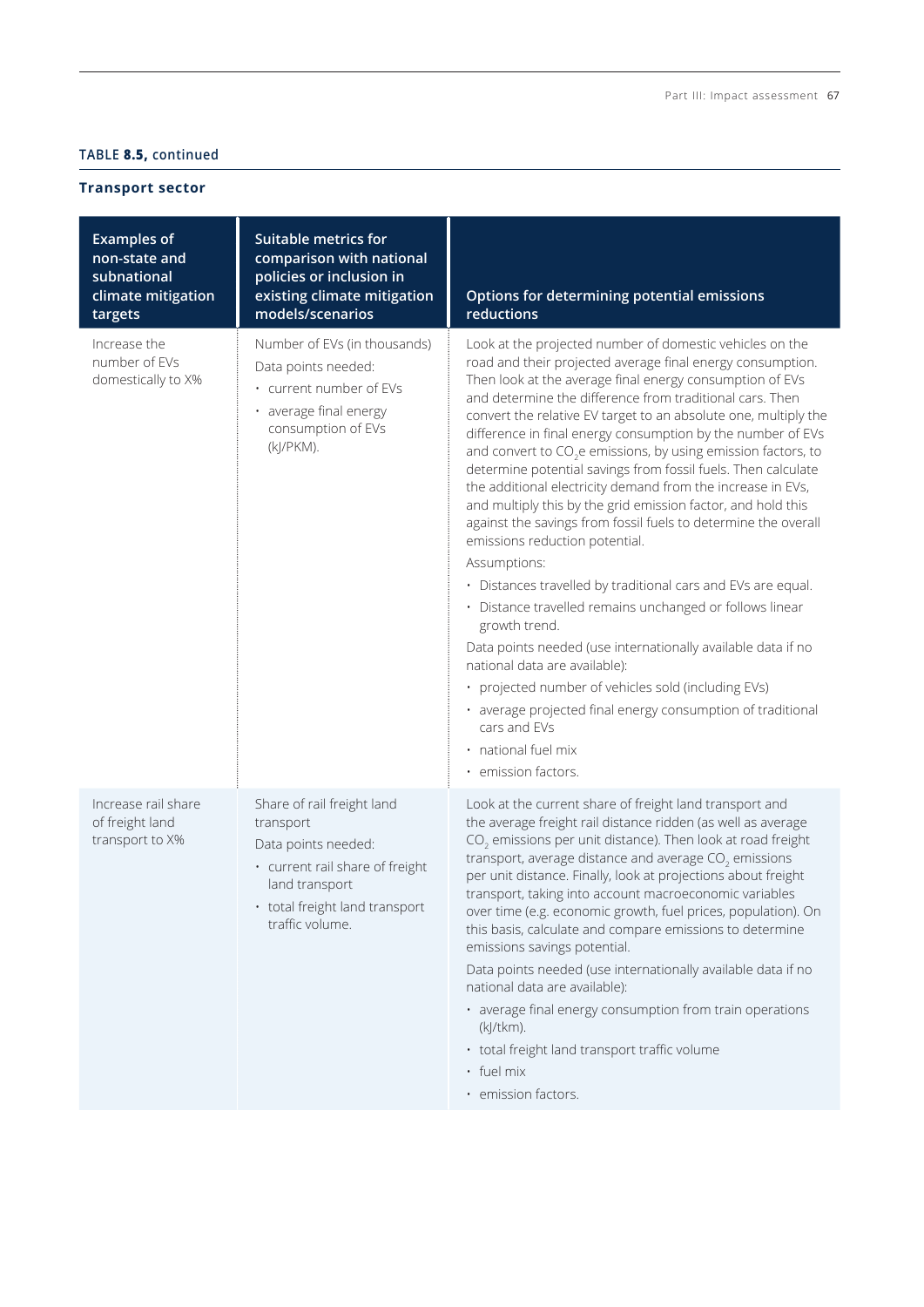# **TABLE 8.5, continued**

## **Transport sector**

| <b>Examples of</b><br>non-state and<br>subnational<br>climate mitigation<br>targets | <b>Suitable metrics for</b><br>comparison with national<br>policies or inclusion in<br>existing climate mitigation<br>models/scenarios | Options for determining potential emissions<br>reductions                                                                                                                                                                                                                                                                                                                                                                                                                                                                                                                                                                                                                                                                                                                                                                                                                                                             |
|-------------------------------------------------------------------------------------|----------------------------------------------------------------------------------------------------------------------------------------|-----------------------------------------------------------------------------------------------------------------------------------------------------------------------------------------------------------------------------------------------------------------------------------------------------------------------------------------------------------------------------------------------------------------------------------------------------------------------------------------------------------------------------------------------------------------------------------------------------------------------------------------------------------------------------------------------------------------------------------------------------------------------------------------------------------------------------------------------------------------------------------------------------------------------|
| Increase rail share<br>of passenger travel<br>to X%                                 | Share of rail passenger travel<br>Data points needed:<br>· current share of rail<br>passenger travel<br>· total rail traffic volume.   | Look at the existing rail share of passenger travel and train<br>distance travelled (as well as average $CO2$ emissions per<br>unit distance). Then look at road passenger travel, average<br>distance and average $CO2$ emissions per unit distance.<br>Finally, look at projections about passenger travel, taking into<br>account macroeconomic variables. On this basis, calculate<br>and compare emissions to determine emissions savings<br>potential.<br>Data points needed (use internationally available data if no<br>national data are available):<br>· average final energy consumption from train and road<br>operations (kJ/tkm and PKM)<br>· total rail traffic volume<br>$\cdot$ fuel mix<br>• emission factors.                                                                                                                                                                                      |
| Increase public<br>transport by X<br>(amount or %)                                  | Modal split (as share of bus/<br>train, etc. in public transport)                                                                      | Look at the existing share of public transport, relative to<br>total passenger transport and distance travelled (as well as<br>average $CO2$ emissions per unit distance). Then look at other<br>passenger transport, average distance and average CO <sub>2</sub><br>emissions per unit distance. Finally, look at projections about<br>public transport travel. On this basis, calculate and compare<br>emissions to determine emissions savings potential.<br>Data points needed (use internationally available data if no<br>national data are available):<br>· average final energy consumption from public transport<br>and other forms of transport<br>· current share of public transport<br>· fuel mix<br>• emission factors.<br>For more sophisticated calculations, users should deal<br>with different technologies separately, because of different<br>efficiencies of different public transport modes. |

*Abbreviations:* EV, electric vehicle; PKM, passenger kilometres; tkm, train kilometres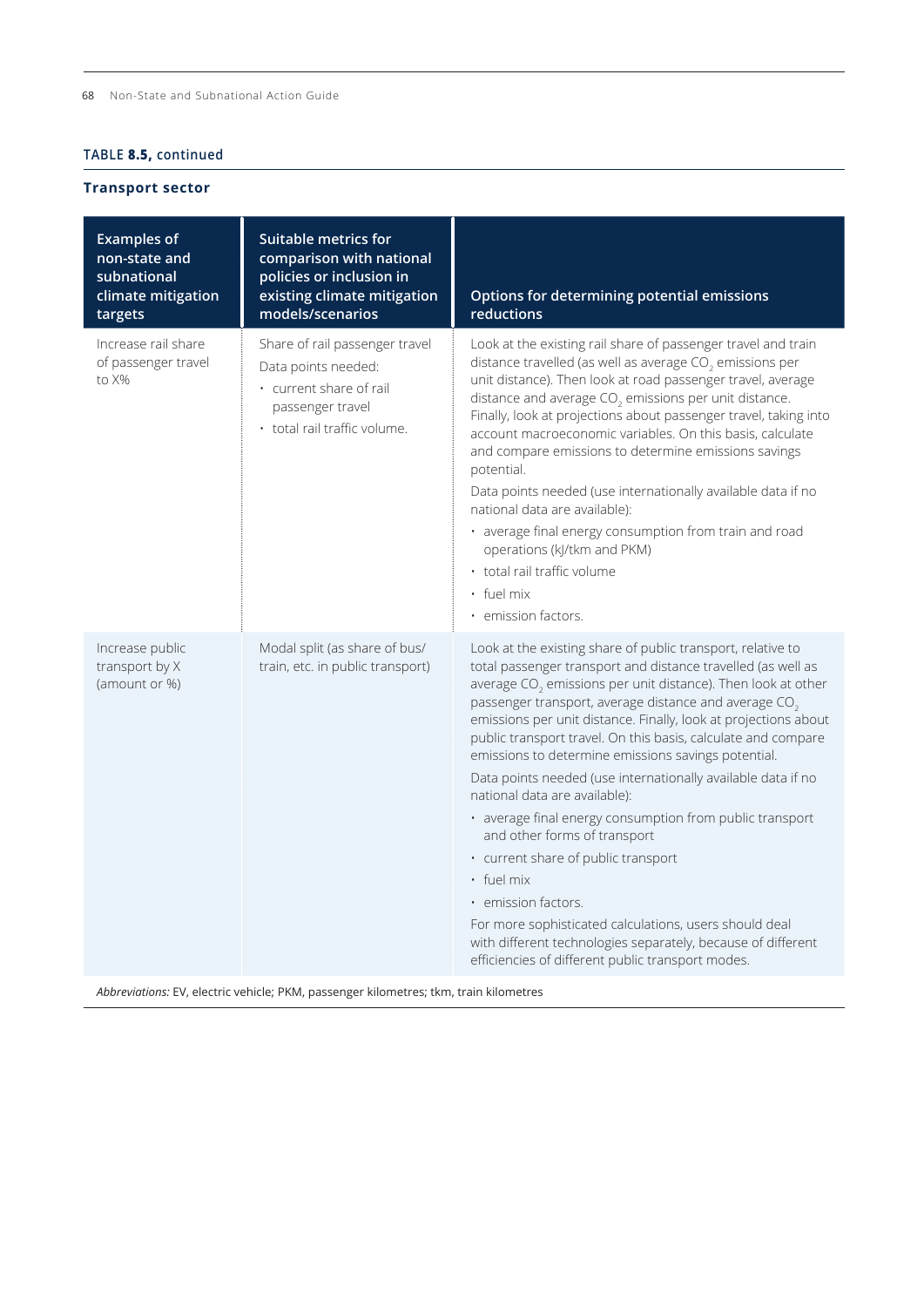## **8.2.3 Waste**

The waste sector is of particular importance to cities because waste-related issues fall under their jurisdiction. Non-state actors, on the other hand, can be an important source of waste. Few non-state and subnational actors and initiatives currently target the waste sector.

Table 8.6 provides information on converting common non-state and subnational mitigation targets into metrics suitable for comparison with national policies or for inclusion in existing climate mitigation models. It also outlines options for calculating potential emissions reductions of these actions. Appendix D provides an overview of international data sources that can be consulted if national data are not available.

## **TABLE 8.6**

#### **Waste sector**

| <b>Examples of</b><br>non-state and<br>subnational<br>actions                                                      | <b>Metrics for comparison</b><br>with national policies or for<br>inclusion in existing models/<br>scenarios                                         | Options for determining potential emissions reductions                                                                                                                                                                                                                                                                                                                                                                                                                                                                                                                                                                                                                                                                                                                                                                  |
|--------------------------------------------------------------------------------------------------------------------|------------------------------------------------------------------------------------------------------------------------------------------------------|-------------------------------------------------------------------------------------------------------------------------------------------------------------------------------------------------------------------------------------------------------------------------------------------------------------------------------------------------------------------------------------------------------------------------------------------------------------------------------------------------------------------------------------------------------------------------------------------------------------------------------------------------------------------------------------------------------------------------------------------------------------------------------------------------------------------------|
| Recover<br>methane<br>emissions from<br>waste                                                                      | Eliminate methane emissions<br>from waste sector in models.<br>Assumption:<br>• All methane emissions from<br>waste can technically be<br>recovered. | If all methane emissions from waste can be recovered, methane<br>emissions from waste would be equal to zero. The emissions<br>reduction potential can be calculated by looking at the<br>projected amount of waste and the projected waste intensity<br>(CO <sub>2</sub> e/kt). Multiplying the two gives the potential emissions<br>reduction potential. Users also need to take into account<br>previous years' wastes (using a first order decay equation). <sup>a</sup><br>Assumptions:<br>· The growth trend in waste intensity is linear (composition of<br>waste remains unchanged).<br>• The decrease in X amount of waste will proportionately<br>reduce CO <sub>2</sub> e emissions.<br>Data point needed (use United Nations or IPCC resources if no<br>national data are available):<br>• waste intensity. |
| Decrease<br>amount of<br>waste by X<br>tonne (decrease<br><b>GHG</b> emissions<br>from waste by X<br>amount or X%) | Remaining amount of waste<br>(in kt)                                                                                                                 | First, calculate the $CO2e$ emissions of 1 kt of waste, by<br>multiplying it by the waste intensity. To determine the emissions<br>savings potential from the decrease in waste, multiply the<br>absolute reduction in waste (in kt) by the projected CO <sub>2</sub> e<br>emissions of 1 kt of waste.<br>Assumptions:<br>· The growth trend in waste intensity is linear (composition of<br>waste remains unchanged).                                                                                                                                                                                                                                                                                                                                                                                                  |
|                                                                                                                    |                                                                                                                                                      | • The decrease in X amount of waste will proportionately<br>reduce CO <sub>2</sub> e emissions.<br>· Emissions from decay of waste on landfills from previous<br>years are ignored.<br>• There is no change in recycling or reuse.<br>Data point needed (use United Nations or IPCC resources if no<br>national data are available):<br>· waste intensity (per capita per day).                                                                                                                                                                                                                                                                                                                                                                                                                                         |

a For more information on how to calculate emissions reduction potential from waste, see the IPCC guidelines on "Waste" ([www.ipcc-nggip.iges.or.jp/public/2006gl/vol5.html\)](http://www.ipcc-nggip.iges.or.jp/public/2006gl/vol5.html).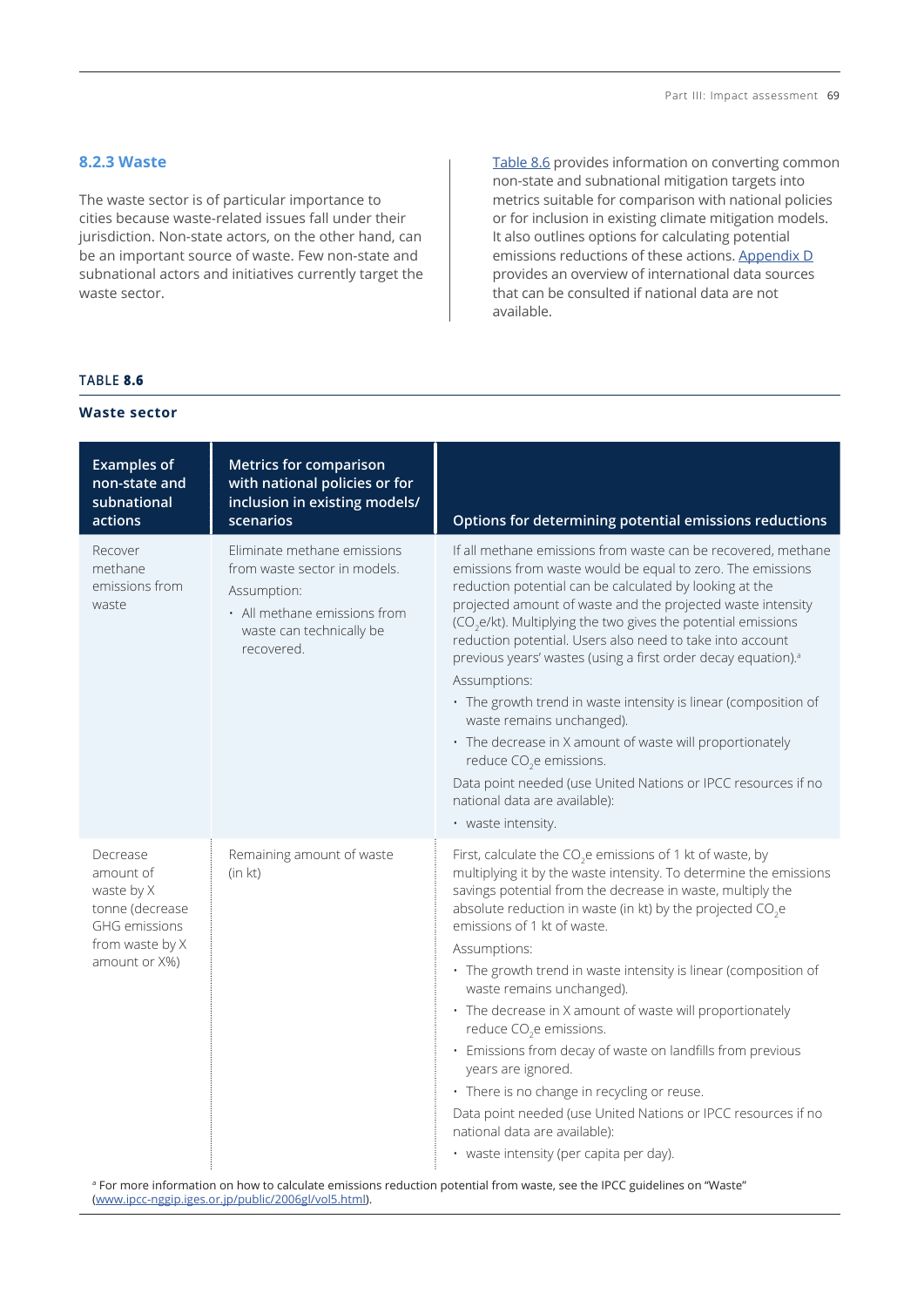## **8.2.4 Template for potential emissions reductions across actions/sectors**

Table 8.7 illustrates how to convert hypothetical non-state actions in different sectors to comparable metrics and estimate impacts in terms of potential emissions reductions. This template can be replicated for additional actors and sectors. Here, users have information regarding the base year emissions and the target, which is used to estimate target year emissions and the emissions reduction impact against the base year emissions. It should be noted that the results are sensitive to assumptions

that users make, and it is therefore critical that the assumptions are clearly recorded and justified. For example, for company A, if the user assumed a 20% increase in total electricity generation by 2030, the target year GHG emissions would be 8,100,000 tCO<sub>3</sub>e. This means that the emissions reduction impact compared with the base year would be smaller. Similarly, if the user assumed a 10% reduction in emissions intensity for electricity generated from fossil fuels by 2030, the target year emissions would be lower than in the table, and the resulting emissions reduction impact would be higher.

#### **TABLE 8.7**

|                                                                                                | <b>Hypothetical example</b>                                                                                                                                                                                                                                                | <b>Hypothetical example</b>                                                                   |
|------------------------------------------------------------------------------------------------|----------------------------------------------------------------------------------------------------------------------------------------------------------------------------------------------------------------------------------------------------------------------------|-----------------------------------------------------------------------------------------------|
| <b>Non-state actor</b>                                                                         | Company A                                                                                                                                                                                                                                                                  | Company B                                                                                     |
| (Sub)sector(s)                                                                                 | Energy supply                                                                                                                                                                                                                                                              | Industry                                                                                      |
| <b>Target (including</b><br>reference levels, target<br>year and assumptions, if<br>available) | 25% renewable electricity (excluding large<br>hydro) in 2030 (no renewables in 2005<br>base year)                                                                                                                                                                          | Reduce scope 2 emissions by 100% from<br>2015 to 2021                                         |
| <b>Base year emissions in</b><br>user country's boundary<br>(tCO,e)                            | 9,000,000 tCO <sub>2</sub> e (in 2005)                                                                                                                                                                                                                                     | 2,000,000 tCO <sub>2</sub> e in 2015                                                          |
| <b>Estimated emissions</b><br>in target year in user<br>country's boundary<br>(tCO,e)          | In 2005, 100% of electricity is generated<br>by fossil fuels, accounting for<br>9,000,000 tCO <sub>2</sub> e emissions.<br>In 2030, 75% of electricity is generated by<br>fossil fuels.<br>Emissions in 2030 = $0.75 \times 9,000,000$<br>$= 6,750,000$ tCO <sub>2</sub> e | There will be no scope 2 emissions in<br>target year.                                         |
| <b>Estimated emissions</b><br>reductions in target year<br>(tCO,e)                             | Emissions in base year - emissions in<br>target year = 2,250,000 tCO <sub>2</sub> e (in 2030)                                                                                                                                                                              | Emissions in base year - emissions in<br>target year = 2,000,000 tCO <sub>2</sub> e (in 2030) |
| <b>Notes (any assumptions</b><br>and underlying rationale)                                     | No changes assumed in total electricity<br>generation levels and the fuel mix or<br>emission factor for electricity generation<br>from fossil fuel non-renewables between<br>2005 and 2030                                                                                 |                                                                                               |

#### **Determining potential emissions reductions in an assessment**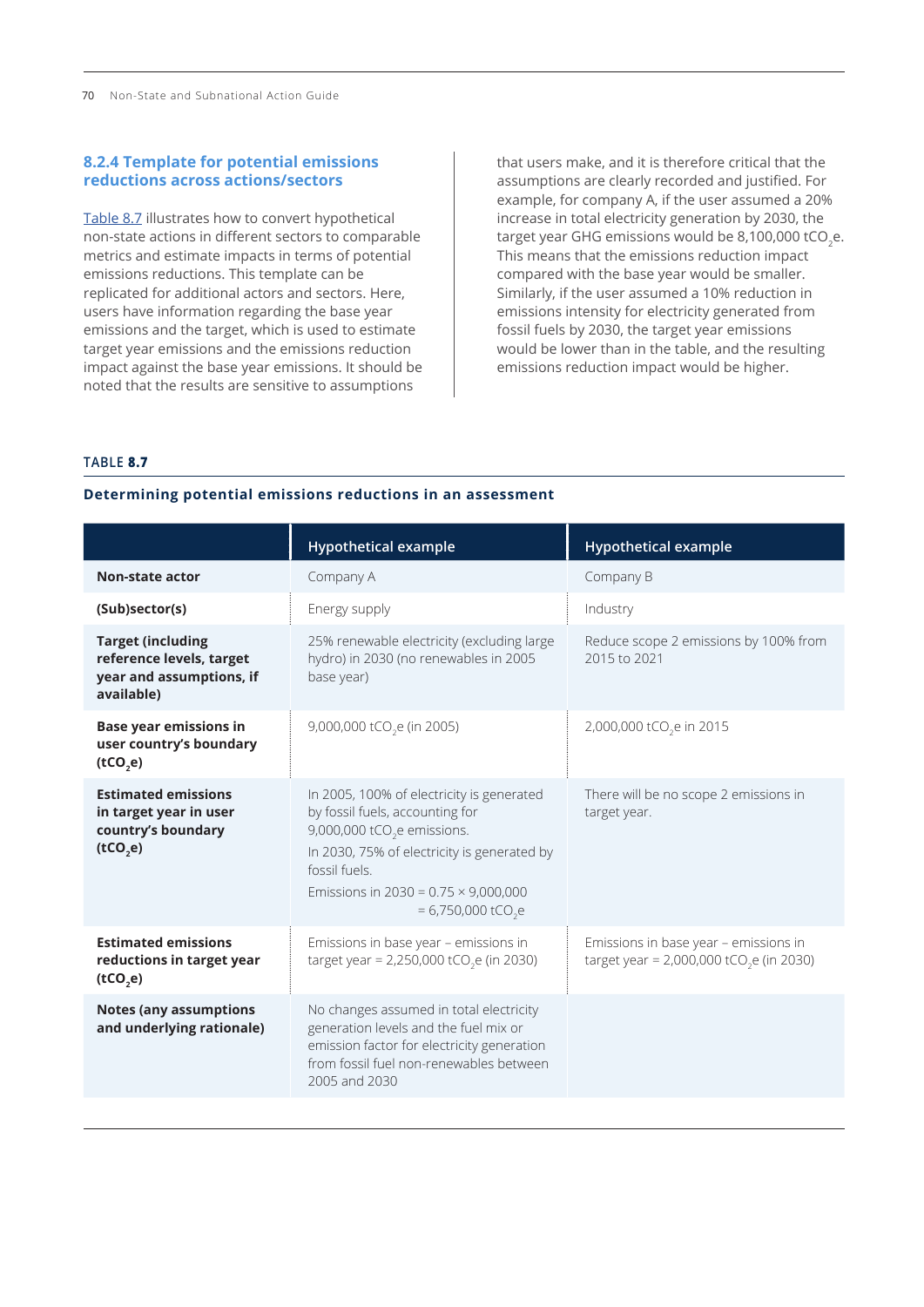# <span id="page-14-0"></span>**9 Assessing overlaps and estimating potential impacts**

*This chapter provides steps for adding nonstate, subnational and national climate mitigation actions, while avoiding double counting, and comparing their combined potential impact with national/sectoral emissions pathways. It also discusses how to distribute the potential impact of international cooperative initiatives and actions of multinational companies among countries. Users may find it more efficient to apply [Sections 9.1](#page-15-0) and [9.2](#page-15-0) together with [Section 8.2](#page-1-0), which includes guidance on harmonizing metrics and estimating potential impacts in terms of emissions reductions.* 

## **Checklist of key recommendations**

- Understand interactions between multiple non-state and subnational actions and international cooperative initiatives within a sector and across sectors, and with national policies if determining additional impacts
- Calculate potential impact at a sector level, considering overlapping and reinforcing interactions across multiple actions
- Document all overlaps and record assumptions, along with the underlying rationale to include or exclude specific actions in the assessment
- Aggregate the potential impact of nonstate and subnational actions within the assessment boundary
- Determine the potential additional impact of non-state and subnational actions after correcting for overlapping and reinforcing interactions with national policies. Also incorporate the influence of socioeconomic factors if using a model to determine additional impact.

## **FIGURE 9.1**

#### **Overview of steps in the chapter**

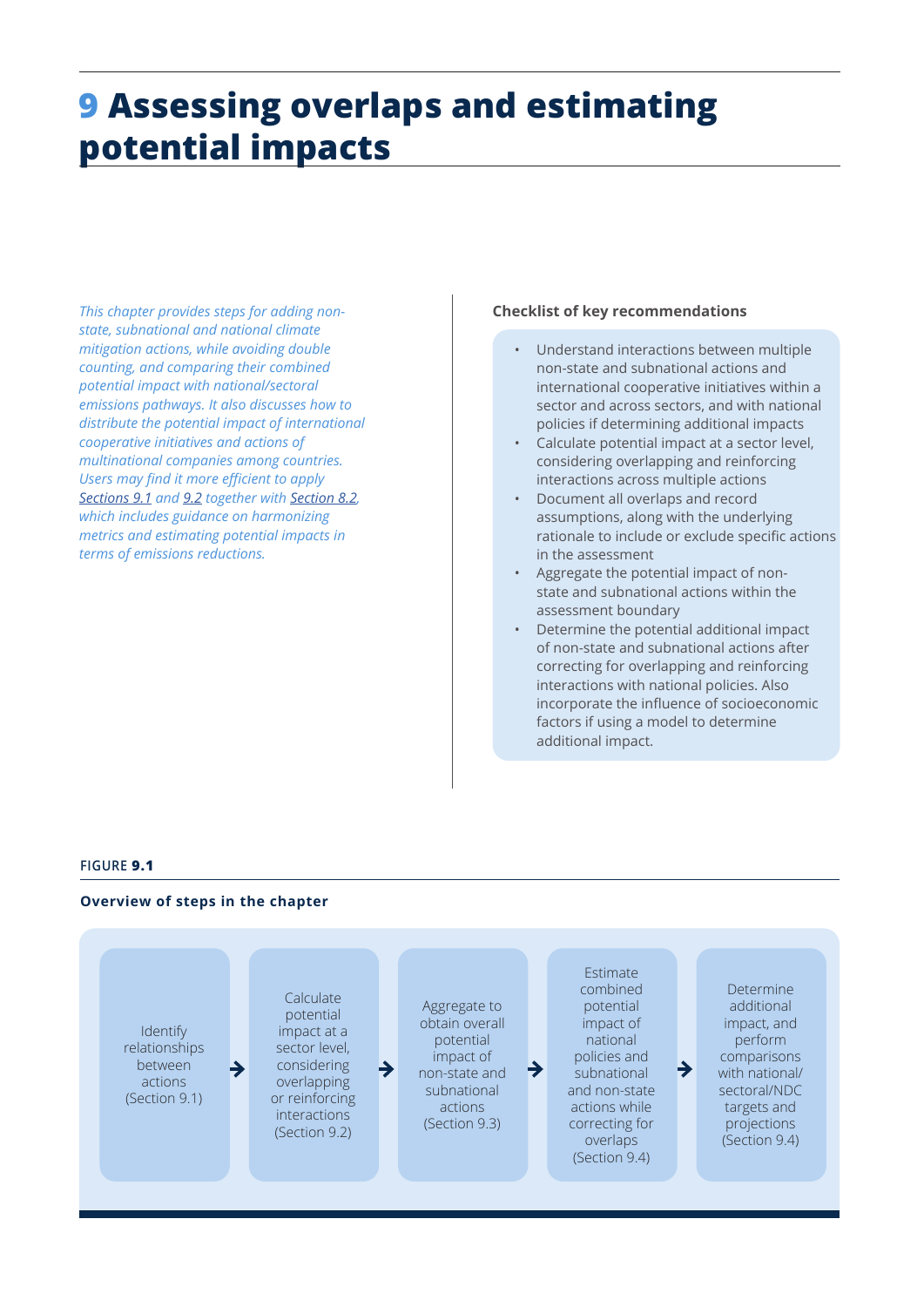# <span id="page-15-0"></span>**9.1 Identify relationships between actions**

Users should identify the relationships and interactions between policies and actions to avoid double counting of impacts. These may be between national policies and non-state and subnational actions, or between multiple non-state and subnational actions in the same sector or across sectors. Policies and actions may be independent, fully or partially overlapping, reinforcing, or overlapping and reinforcing. Users should also consult with relevant stakeholders to enhance their understanding of how different actions and policies interact. This exercise may have started in Chapter 5 with organizing information on non-state and subnational actions.

Table 9.1 specifies different types of relationships that are possible between national policies and actions, and non-state and subnational policies and actions, and how to address these. In the table, A and B stand for the impact of different non-state, subnational and national policies and actions; C stands for their overlapping impact; and D stands for the additional or reinforcing impact of implementing A and B together. Generally speaking, the more diverse the targets and the sectors covered by policies and actions, the smaller the chance of overlap between them.

It is a *key recommendation* to understand interactions between multiple non-state and subnational actions and international cooperative initiatives within a sector and across sectors, and with national policies if determining additional impacts. This is needed to determine potential overlaps and avoid double counting.

# **9.2 Calculate potential impact, considering interactions between actions**

This section provides guidance on calculating the potential impact of actions, taking into account their interactions with each other. Users can consult Appendix B of the *Policy and Action Standard* for further guidance on addressing interactions between actions.

Users are encouraged to be conservative in their approach to estimating potential impacts of overlapping and reinforcing actions, so that they do not overestimate the impacts. For example, if the overlap cannot be determined with confidence, users are advised to assume full overlap, with the total potential impact being less than the sum of the impacts of the individual actions. Users should also state the underlying rationale used to determine

## **TABLE 9.1**

## **Types of relationships between national policies and non-state and subnational actions**

| <b>Type</b>       | <b>Description</b>                                                                                                                                                                                                                                                                                                                                                                                                                                                                              | How to address this relationship                                                                                                                                                                                              |
|-------------------|-------------------------------------------------------------------------------------------------------------------------------------------------------------------------------------------------------------------------------------------------------------------------------------------------------------------------------------------------------------------------------------------------------------------------------------------------------------------------------------------------|-------------------------------------------------------------------------------------------------------------------------------------------------------------------------------------------------------------------------------|
| Independent       | There is no interaction between policies and actions:<br>national, non-state and subnational. The combined<br>effect of implementing these policies and actions<br>together is equal to the sum of the individual effects of<br>implementing them separately $(A + B)$ . That is, national<br>policies and actions do not interact with non-state and<br>subnational actions that are being assessed.<br>In practice, users will encounter this situation in a very<br>limited number of cases. | Users will be able to aggregate<br>the impact of actions without<br>quantification of overlaps once data<br>are harmonized (e.g. different targets<br>are harmonized for a specific target<br>year/base year, as applicable). |
| Fully overlapping | Some actions fully encompass other actions. Full<br>overlap is an indication that the broader action is likely<br>to be achieved.                                                                                                                                                                                                                                                                                                                                                               | Users should not include the<br>encompassed action in the final<br>impact assessment.                                                                                                                                         |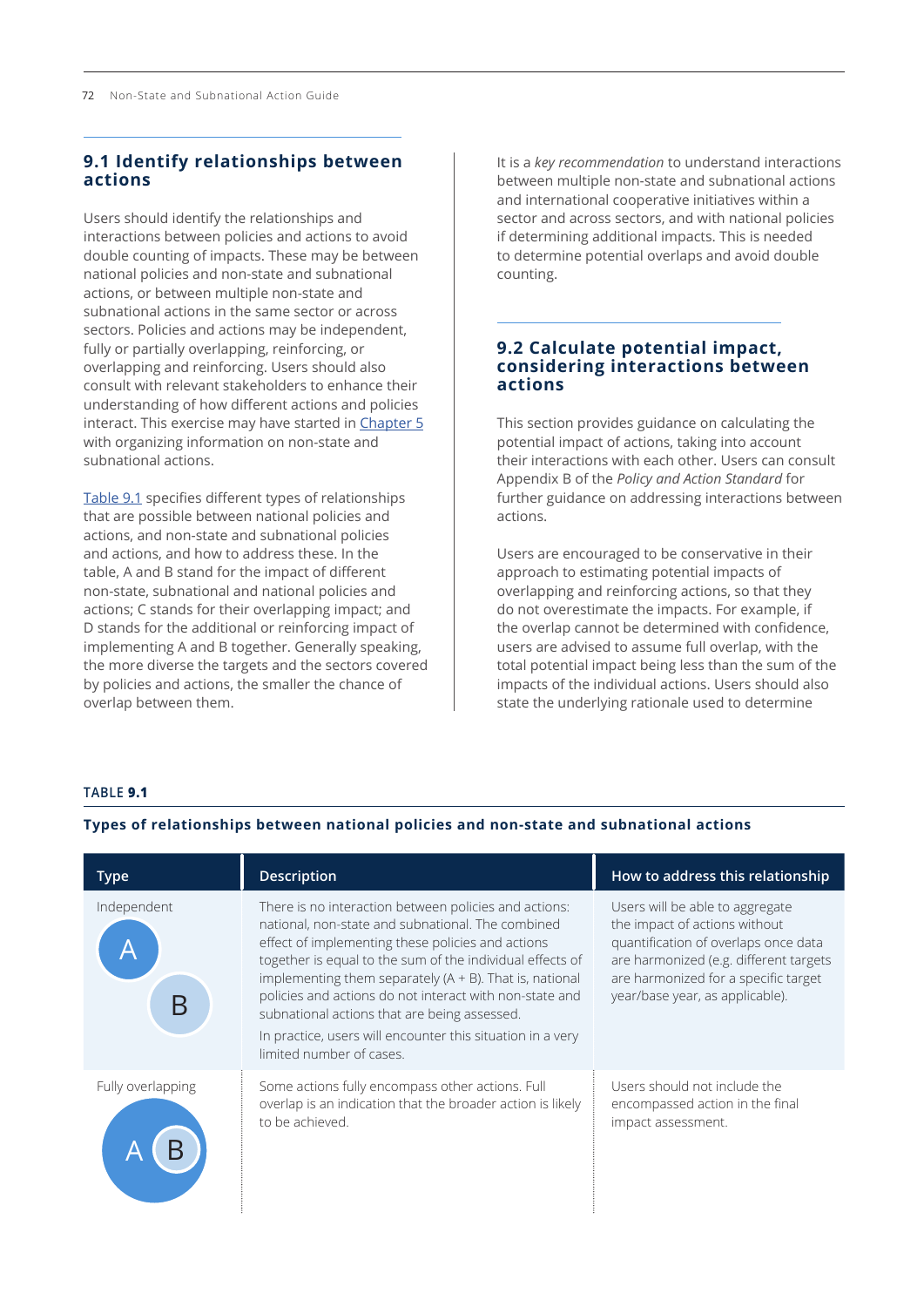## **TABLE 9.1, continued**

## **Types of relationships between national policies and non-state and subnational actions**

| <b>Type</b>                    | Description                                                                                                                                                                                                                                                                                                                                                                                                                                                                                                                                                                                                                                                                                                                                                                                                                                | How to address this relationship                                                                                                                                                                                                                                                                                                                                                                                                                                                                                                                                                                                                                                                          |
|--------------------------------|--------------------------------------------------------------------------------------------------------------------------------------------------------------------------------------------------------------------------------------------------------------------------------------------------------------------------------------------------------------------------------------------------------------------------------------------------------------------------------------------------------------------------------------------------------------------------------------------------------------------------------------------------------------------------------------------------------------------------------------------------------------------------------------------------------------------------------------------|-------------------------------------------------------------------------------------------------------------------------------------------------------------------------------------------------------------------------------------------------------------------------------------------------------------------------------------------------------------------------------------------------------------------------------------------------------------------------------------------------------------------------------------------------------------------------------------------------------------------------------------------------------------------------------------------|
| Overlapping                    | Policies and actions interact, and the combined effect<br>of implementing them together is less than the sum of<br>the individual effects of implementing them separately<br>$(A + B - C).$<br>This may include:<br>policies or actions with the same or complementary<br>goals (e.g. national energy efficiency standards for<br>buildings and non-state action aimed at reducing<br>GHG emissions from buildings; solar and wind<br>initiatives in a country aiming to increase the share<br>of renewable energy)<br>· actions that are counted more than once because<br>the same actor considers one target towards<br>multiple initiatives, or the actor lists a target as an<br>individual action as well as part of a cooperative<br>initiative.<br>Use of the same metric for different targets may<br>indicate potential overlap. | Users should carefully check whether<br>the potential combined impact is<br>realistic or possible. Where there is<br>doubt, users should consult sector<br>experts to determine overlap.<br>Overlap should be determined and<br>subtracted from the overall impact.<br>If quantification of overlap is not<br>possible, users should take a<br>conservative approach and assume<br>complete overlap.<br>For example, actions of cities located<br>within regions with mitigation<br>actions should be excluded to<br>avoid double counting, unless these<br>city-level actions are significantly<br>more ambitious than the actions of<br>the regions in which the cities are<br>located. |
| Reinforcing<br>Β               | Policies and actions interact, and the combined effect<br>of implementing them together is greater than the<br>sum of the individual effects of implementing them<br>separately $(A + B + D)$ .<br>An example could be an initiative promoting electric<br>vehicles (EVs) and a policy to increase the share of<br>renewable energy. Considered on its own, EVs may<br>have a marginal impact on emissions unless the grid<br>becomes green. The renewable energy policy can<br>make the grid cleaner, thus potentially increasing the<br>emissions impact of rising numbers of EVs.                                                                                                                                                                                                                                                       | The reinforcing effect should be<br>calculated and added to the overall<br>impact.                                                                                                                                                                                                                                                                                                                                                                                                                                                                                                                                                                                                        |
| Overlapping and<br>reinforcing | Policies and actions interact, and have both<br>overlapping and reinforcing interactions. The<br>combined effect of implementing them together<br>may be greater or less than the sum of the individual<br>effects of implementing them separately.<br>An example could be a company target to increase<br>the procurement of renewable energy and a national<br>policy to increase the share of renewable energy<br>generation in the country. Both the company action<br>and the national policy pull in the same direction, while<br>their combined effect could either be greater than the<br>sum of the individual effects or less.                                                                                                                                                                                                   | Overlap should be calculated and<br>subtracted from the overall impact;<br>reinforcing effects should be<br>calculated and added.                                                                                                                                                                                                                                                                                                                                                                                                                                                                                                                                                         |

*Source:* Adapted from WRI (2014b), based on Boonekamp (2006).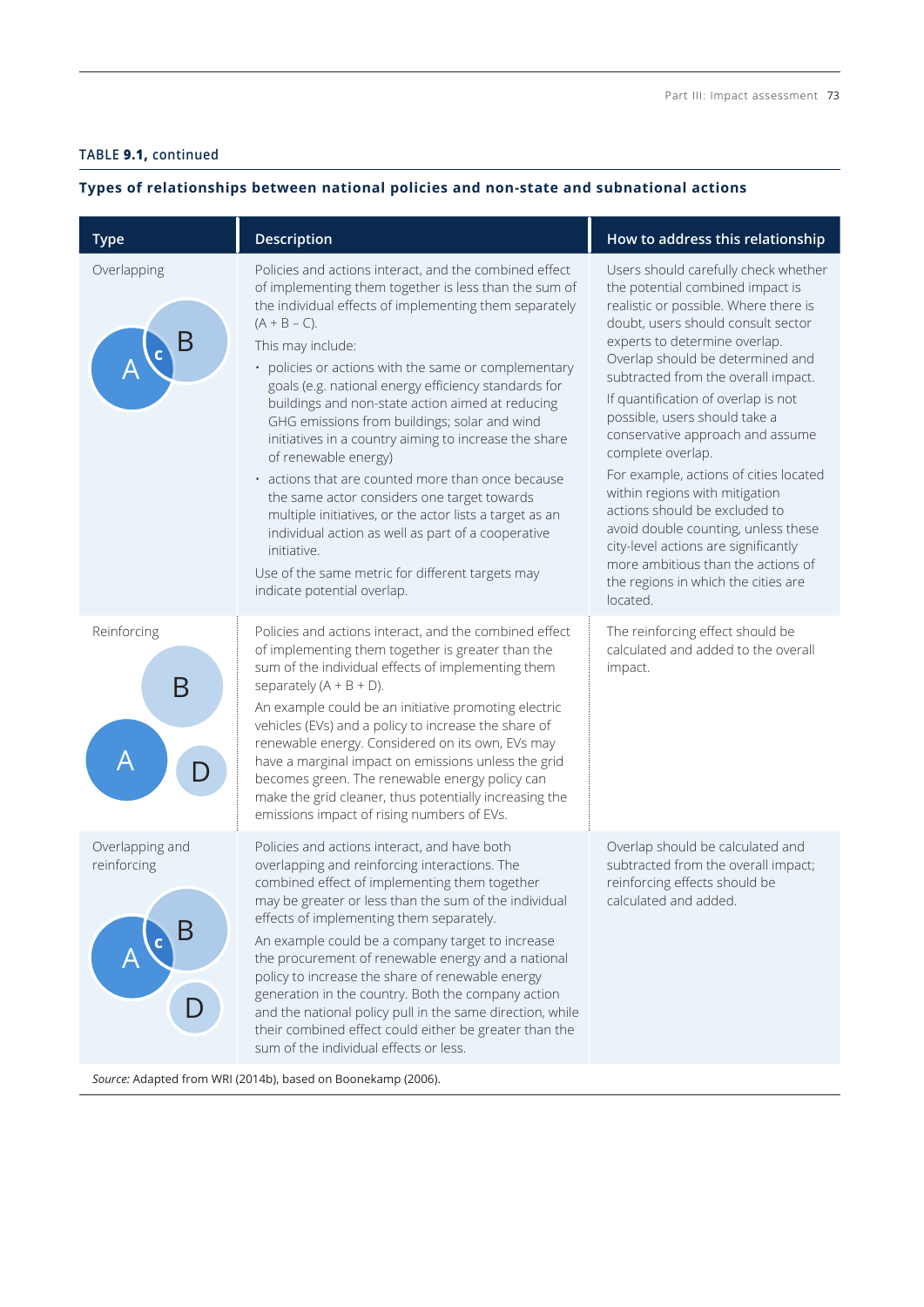the nature of interactions and potential impact, and document all assumptions for transparency and increased confidence in the assessment.

It is a *key recommendation* to calculate potential impact at a sector level, considering overlapping and reinforcing interactions across multiple actions. It is also a *key recommendation* to document all overlaps and record assumptions, along with the underlying rationale to include or exclude specific actions in the assessment. For example, some city-level actions may help larger jurisdictions achieve the intended impact of their actions and are therefore subsumed within the larger jurisdiction's overall impact. Actions by private corporations may be responding to a subnational or national government mandate and should be encompassed within that mandate.

Users should quantify the potential impact of actions within a sector and repeat this for each sector included in the assessment boundary.

## **9.2.1 Calculating potential overlaps**

To avoid double counting of impacts, overlap can be estimated by comparing the calculated impact of each action in a sector with the impact of other actions that have potentially overlapping interactions.

Users should quantify overlaps between actions within a sector and across sectors, for each sector included in the assessment boundary. Within each sector, users should calculate overlaps among actions by each actor group included in the analysis. If subnational actions are included in the analysis, users may want to begin with these, followed by non-state actions. If subnational actions are not included, users may start directly by calculating overlaps of non-state actions. Organizing actions into tiers to highlight actions that may be subsumed under others and highlight geographical overlaps is a good starting point to further determine whether the impacts of actions are additional and unique (also see Section 5.2).

There is no single approach to assessing overlaps that fits all situations, and quantifying overlaps often requires several assumptions. Users may also find it useful to consult with sector-specific experts to determine reasonable, conservative assumptions.

## **Subnational actions**

As a first step in calculating overlaps within a sector, users may want to calculate the overlaps between subnational actions, such as in regions and cities

with GHG targets. There may be full overlap, partial overlap or no overlap:

- **Full overlap.** Users may assume that subnational action, regardless of the level of ambition, yields no additional effect if the scope of the action is within the scope of a larger jurisdiction with its own action. Full overlap means that the action of the smaller jurisdiction would not be included in the final aggregation.
- **Partial overlap.** If cities within the assessment boundary have highly ambitious targets compared with larger jurisdictions, users may assume some additional impact from cities' actions, resulting in partial overlap. Users should compare the actions of cities and larger jurisdictions; if the city target is more ambitious than the target of the larger jurisdiction, any additional impact – above and beyond the action of the larger jurisdiction – can be included in the final aggregation.
- **No overlap.** For cities and other subnational entities where no larger governing jurisdiction has a similar action of its own, the entirety of the calculated potential impact of the subnational actions may be included in the final aggregation.

To avoid double counting between scope 1 and scope 2 emissions, users may assume that all electricity consumed by cities (scope 2) is generated in the regions in which the cities are located and may apply additional assumptions to calculate overlaps.

A hypothetical example ([Box 9.1](#page-18-0)) and an example from the Fulfilling America's Pledge report [\(Box 9.2](#page-18-0)) further illustrate how to address overlaps involving subnational actions.

## **Non-state actions**

As a next step, users should determine the geographic overlaps between the actions of nonstate actors (including companies consuming electricity and electricity-generating companies) and the actions of subnational actors. If subnational actions are excluded from the analysis, this step may not be necessary.

It is important to note that this step will require significant data on geographical location for nonstate actions, which may not be easily available. If users can determine the geographic overlaps between business actors and subnational actors (not only for headquarter locations, but at the facility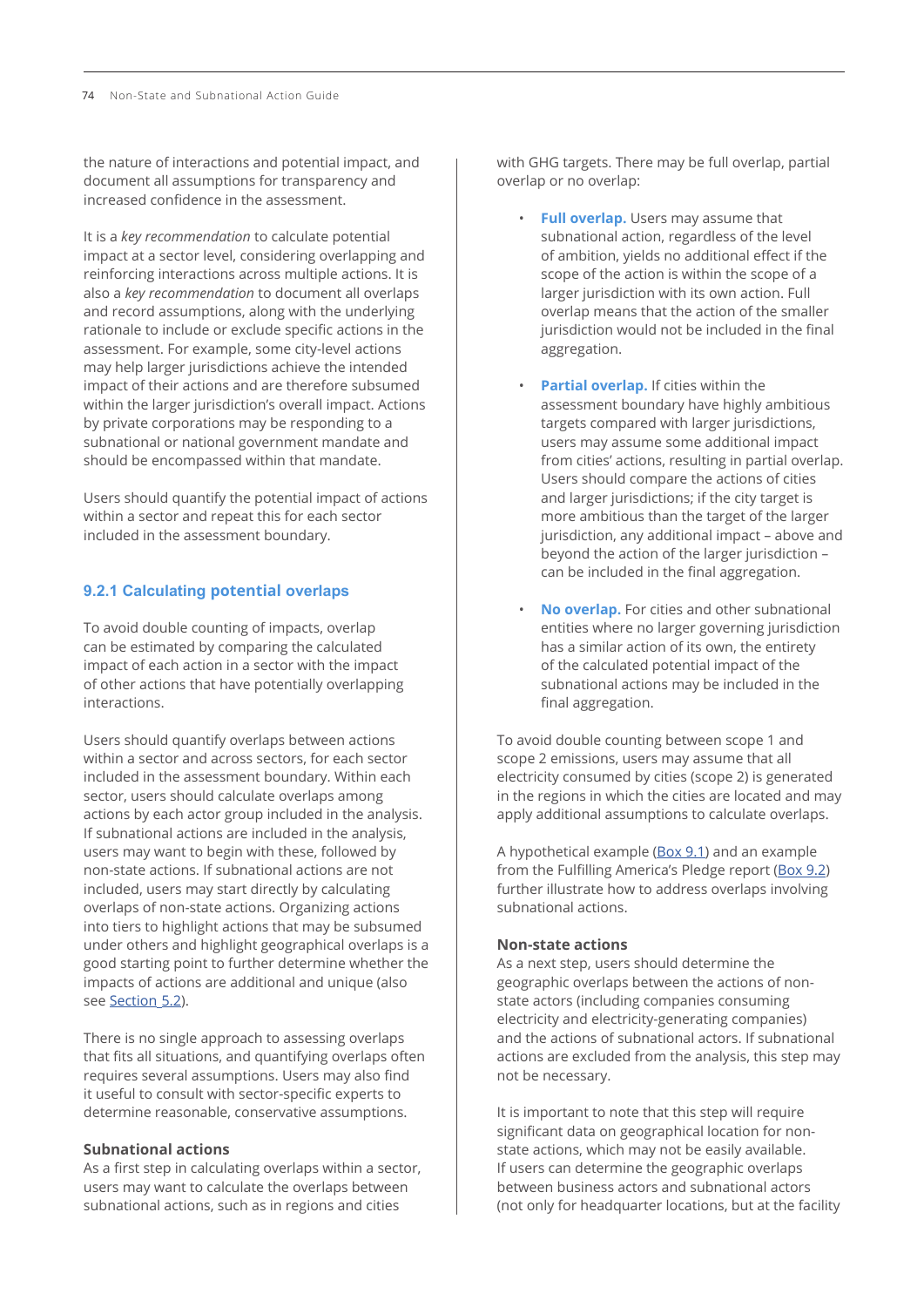#### <span id="page-18-0"></span>**BOX 9.1**

#### **Hypothetical example of overlap in subnational actions**

Province A has committed to a 30% target share of renewable energy in its total final energy consumption by 2020, and can use electricity imported from other provinces to meet its commitment. Province B has a renewable electricity generation goal of 30% and sells most of its renewables to province A. Although provinces A and B both meet their commitments in real and measurable ways, at the national level, the amount of renewable electricity generation may be smaller than simply adding individual renewable energy targets, and the risk of double counting is high. To identify this kind of double counting, additional data collection and quantitative analysis are recommended. In this case, users will need detailed data on electricity sales between the provinces. Many regional governments document their yearly electricity imports and exports. In the absence of data, it is recommended that users provide a realistic conservative range of renewable energy generation.

# **BOX 9.2**

#### **Example of calculating overlap in subnational actions from Fulfilling America's Pledge report**

The Fulfilling America's Pledge report addressed potential overlap in actions at state level in the following manner. It should be noted that this example represents a simplified version of the approach and does not apply to all sectors included in the assessment.

Assume that two states (state A and state B) have energy efficiency targets that would result in 1 TWh and 2 TWh of energy savings, respectively. In addition, at least one city in each state has its own energy savings goal.

For the city in state A, the city's utility is excluded from compliance with the state's policy, and thus no overlap is assumed. The resulting aggregate figure is obtained by adding the city- and state-level impacts. In state B, the city is located within a utility region that must comply with the state goal, and thus overlap is assumed to occur. In this case, the city's impact is seen as contributing to the state's, and the aggregate is equal to the state's impact.



*Source:* America's Pledge (2018b).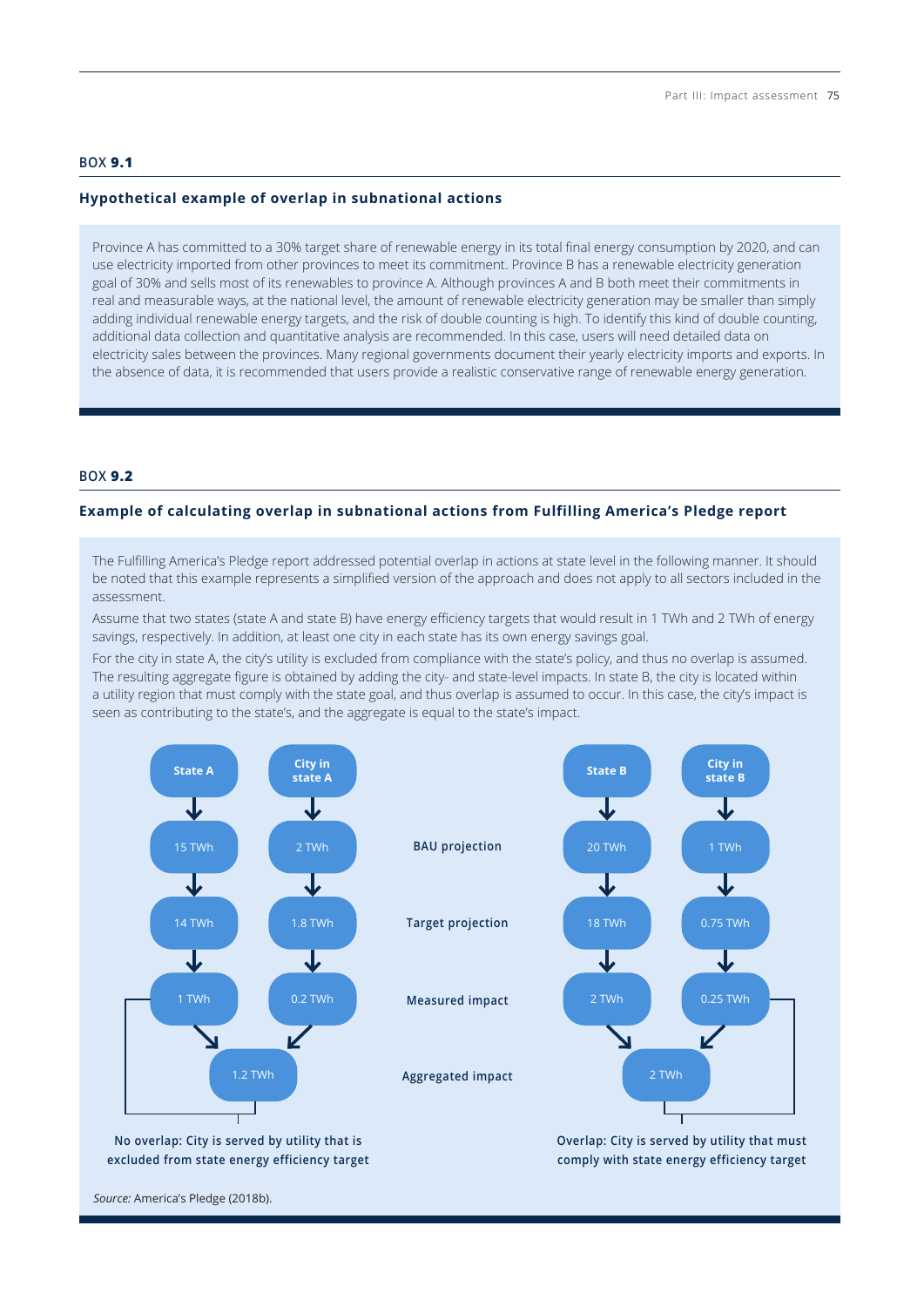level, to determine where GHG emissions occur), they can calculate overlaps following a similar set of assumptions as used for subnational actions:

- **Full overlap.** In this case, users may determine that non-state actions are the result of public actions, such as public policies that mandate climate action or guide businesses towards climate action. If the action of the governing jurisdiction is included in the assessment, full overlap can be assumed, and the impact of the non-state actions should be excluded from the final aggregation. In some cases, the private sector action may not be the result of public policy, but may still contribute to the achievement of the governing jurisdictions' action, and should also be excluded from the final aggregation.
- **Partial overlap.** The relationship between non-state and subnational actions may be such that a business or corporation may dramatically exceed the ambition of the governing jurisdiction. In this case, users may assume there is some additional impact and may include this in the final aggregation.
- **No overlap.** If a non-state action exists within a jurisdiction where there are no public actions by a governing body, the full effect of the actions' impact may be included in the final aggregation.

Without specific facility-level data, it may be impossible to calculate overlaps with subnational actions because users will not be able to determine which subnational GHG emission sources the actions may overlap with. In some sectors, geographical data may be available, but, in many cases, it may not be detailed enough to calculate overlaps with smaller subnational actors such as cities. In this case, users will need to make a best-guess estimate of potential overlaps, or otherwise exclude such non-state action to avoid inaccurate results. This can be decided on a case-by-case basis, depending also on the objectives and scope of the assessment.

Separately, overlaps between electricity-generating companies with commitments and all other nonstate actors with commitments may be quantified. This overlap is calculated to avoid double counting of emissions from electricity generation by electricity utilities (scope 1), and the use of electricity by other sectors (scope 2). Users could assume that the overlap rate for actions of electricity-generating companies and non-state action on the demand side (e.g. efficiency improvements in companies) is equal

to the share of electricity purchased by the non-state actors from the electricity-generation companies with a commitment. If a company purchased all its electricity from only one utility, there would be 100% overlap between the company and this utility.

#### **Cooperative initiatives**

Often, cooperative initiatives include individual non-state and subnational actions that are already included in the assessment boundary. Individual actions tend to be more specific than the target of the cooperative initiative. Users should calculate overlaps associated with cooperative initiatives included in the assessment boundary. The overlap may be between multiple cooperative initiatives or between cooperative initiatives and non-state and subnational actions:

• **Full overlap.** If the overlap is complete – for example, when the cooperative initiative includes non-state and subnational actions that are all also individually considered within the assessment boundary – the cooperative initiative should not be considered in the assessment, to avoid double counting. For example, Credit Agricole, a French financial institution, had a target to supply 100% of total electricity consumption from renewables by 2016 (up from 46% in 2015). The institution is also a part of the RE100 initiative, which aims to procure 100% electricity from renewable sources. This action should be counted only once in the assessment. It may still be valuable to review data sources for international cooperative initiatives to help identify specific actions within the assessment boundary.

When the membership of a cooperative initiative includes individual non-state or subnational actors in the same sector that are already part of the assessment, users can assume full overlap and exclude the cooperative initiative, to be conservative. If the impact from individual non-state and subnational actions in the same sector is incorporated into the assessment, the impact from the cooperative initiative should not be added.

In another situation, the activity described in the cooperative action may be part of a broader non-state or subnational action (e.g. GHG emissions reduction target) and should therefore also be excluded. For example, a cooperative action aims to increase the share of bicycle transportation in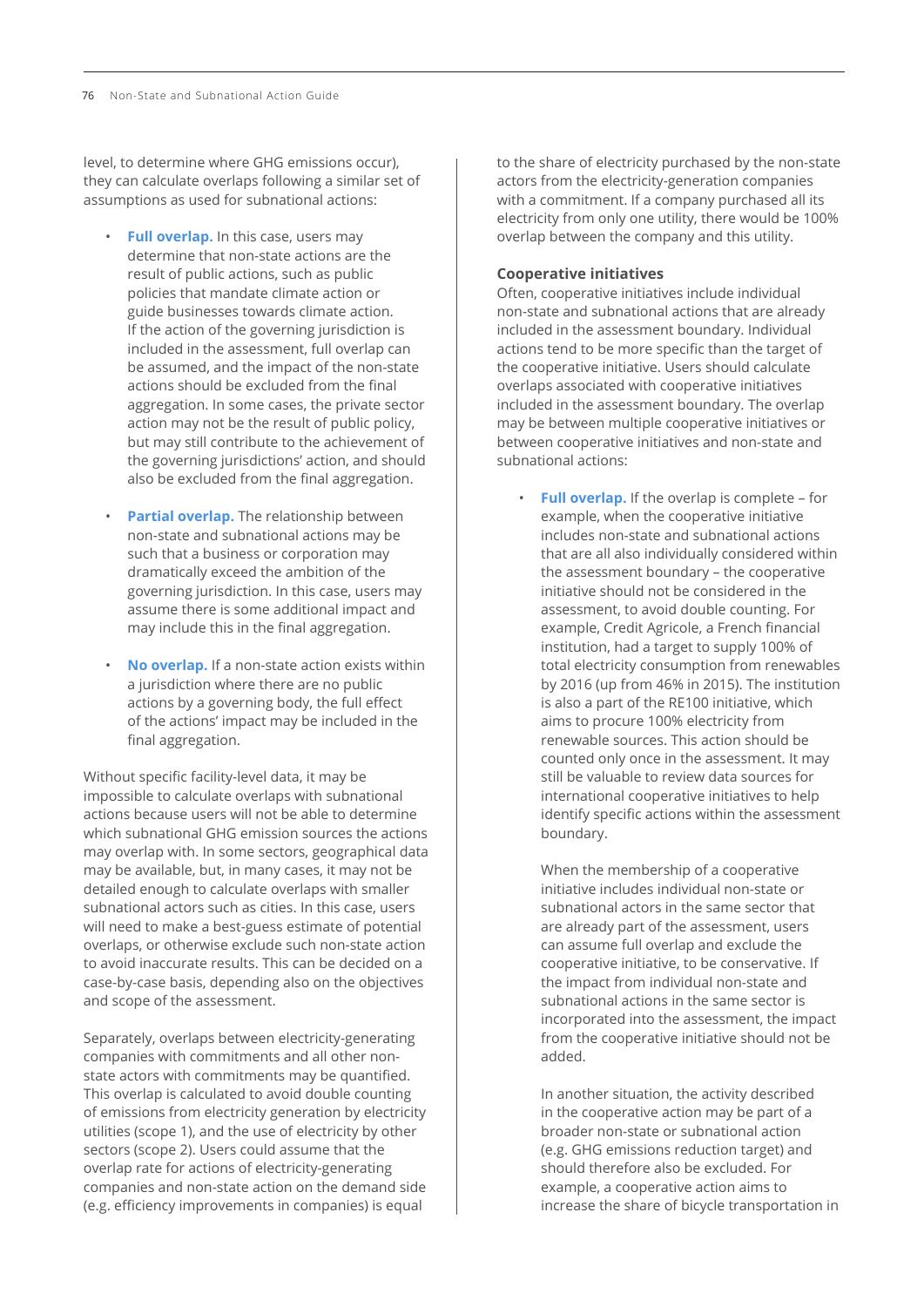cities. If the participating cities have broader emissions reduction actions or specific transport sector actions, the impact from the cooperative initiative may help the cities achieve their broader actions but may not necessarily be additional.

Users can also assume full overlap when actors with targets participate in more than one initiative in the same sector.

• **Partial overlap.** Where participating actors (e.g. cities) do not have broader actions encompassing the activity that is the focus of the cooperative initiative, the expected emissions reduction impact from the cooperative initiative can be included in the aggregation.

Further, when different cooperative initiatives in the same sector have targets that overlap directly (as they are expressed in the same metric), aim to achieve the same goal or could potentially compete with each other, users should examine potential overlap between them.

Another situation where users may encounter partial overlap is between subnational initiatives and all other types of initiatives (in other sectors). Various cities and regions have set GHG emissions reduction targets, usually expressed as a percentage reduction to be achieved by a target year and relative to a certain base year. But there is often no clarity on how the targets may be achieved and through actions in which sector(s). Cooperative actions in relevant sectors, if implemented, could simultaneously contribute to the achievement of these subnational targets.

• **No overlap.** When the activity described in the cooperative initiative is not part of any non-state or subnational action, the expected emission reduction impact from the initiative can be included in the aggregation.

[Box 9.3](#page-21-0) provides some examples of addressing overlaps between cooperative initiatives.

# **Distributing impacts of international cooperative initiatives**

When the list of selected actions includes international cooperative initiatives, users should distribute the potential emissions reductions of these initiatives across individual countries and only consider the share relevant to their country. [Figure 9.2](#page-21-0) outlines the decision flow process for determining when this needs to be done:

- Where the cooperative initiative is already fully covered by individual non-state and subnational actions that comprise the cooperative initiative, it will be excluded from the assessment, because actions should be counted only once in the assessment.
- Where there is no overlap, users should evaluate the potential impact from the initiative for their specific country.
- Where there is partial overlap, users can evaluate the potential impact of the initiative's target for a specific country after disregarding the portion of the initiative covering individual non-state and subnational actions within the assessment boundary that overlap with the initiative. This is done because individual actions often carry more detailed information and it is preferable to include this, where feasible.

If an international cooperative initiative does not contain specific information clarifying how impacts are distributed to individual countries, users may need to make several assumptions to distribute the impact. Since these assumptions will influence the accuracy of the assessment, users should record all assumptions and the underlying rationale. Assumptions may vary, depending on whether the international cooperative initiative focuses on nonstate or subnational action.

For international cooperative initiatives that bring together *non-state* actors (such as the Science Based Targets initiative – SBTi), users will need information about the number of installations or facilities, asset value, volume of production or value added, share of emissions from the (sub)sector compared with national emissions, and so on. If this information is not available, users can make rational assumptions about these quantities.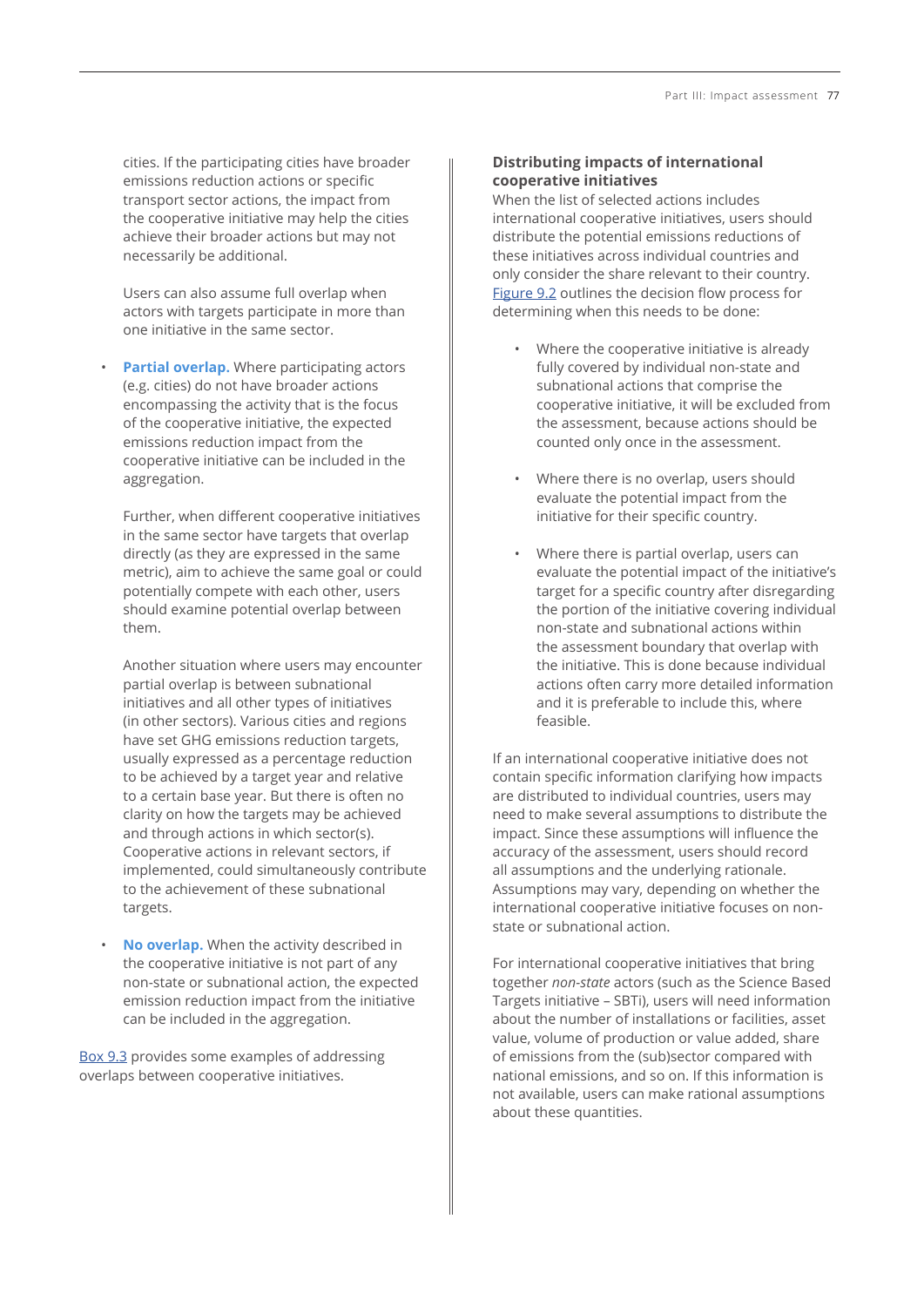<span id="page-21-0"></span>78 Non-State and Subnational Action Guide

## **BOX 9.3**

#### **Addressing overlaps between cooperative initiatives from the Global Climate Action report**

Three main types of overlaps between cooperative initiatives are discussed below.

**Same actors with targets under more than one initiative.** This often occurs when cities set an emissions reduction target (e.g. under the C40 initiative and/or the Global Covenant of Mayors), while their corresponding regions simultaneously set a reduction target (e.g. under the Under2 MOU initiative – the Memorandum of Understanding on Subnational Global Climate Leadership). Another instance could be when companies subscribe to more than one business initiative.

The Global Climate Action report addressed the potential double counting in such cases by checking for instances of memberships in multiple initiatives for each country (or at the global level for business initiatives) and selecting the most ambitious commitment. For example, if a city is a part of both the C40 and Under2 MOU initiatives, and its target is substantially more ambitious in the Under2 MOU initiative, only the latter is counted.

**Initiatives targeting the same emissions.** The renewable energy initiatives in the United States and the European Union are examples of such kinds of overlap. In both cases, one initiative targets a certain percentage of power generation to come from solar by 2020 or 2030, and the other a certain percentage of power generation to come from wind power. Although these targets are in principle complementary, quantifying their potential impact is only possible by considering potential competition between the two. For instance, the upper range of reduction of the European Wind Initiative on its own could be calculated by assuming that wind power replaces first coal, then oil and then gas in the power mix. The same can be done for the Solar Europe Industry Initiative. But the sum of the two upper bounds of both initiatives is not equal to the upper bound of the two initiatives together, because they would then be replacing more coal than exists in the power mix. So, the fact that the two can compete in "replacing fossil fuels" affects their potential maximum impact when both are assumed to be implemented.

**Targets that are not sector-specific.** Subnational cooperative initiatives may overlap with initiatives in the sustainable energy sector (e.g. renewable energy cooperative initiatives), road transport sector, buildings sector or non-CO $_2$  sector, or initiatives targeting energy efficiency.

Where there is potentially significant overlap between subnational and sector initiatives, the Global Climate Action report made simplified assumptions of either no additional effect or 50% additional effect to derive an uncertainty range. In other instances, where quantified sector initiatives do not have large overlaps with city/regional initiatives, overlaps were calculated by subtracting the impacts of buildings, transport, renewables and energy efficiency initiatives from the city/regional impact.

*Source:* Data-Driven Yale, NewClimate Institute and PBL (2018c).

#### **FIGURE 9.2**

#### **Distributing aggregated impact to countries**

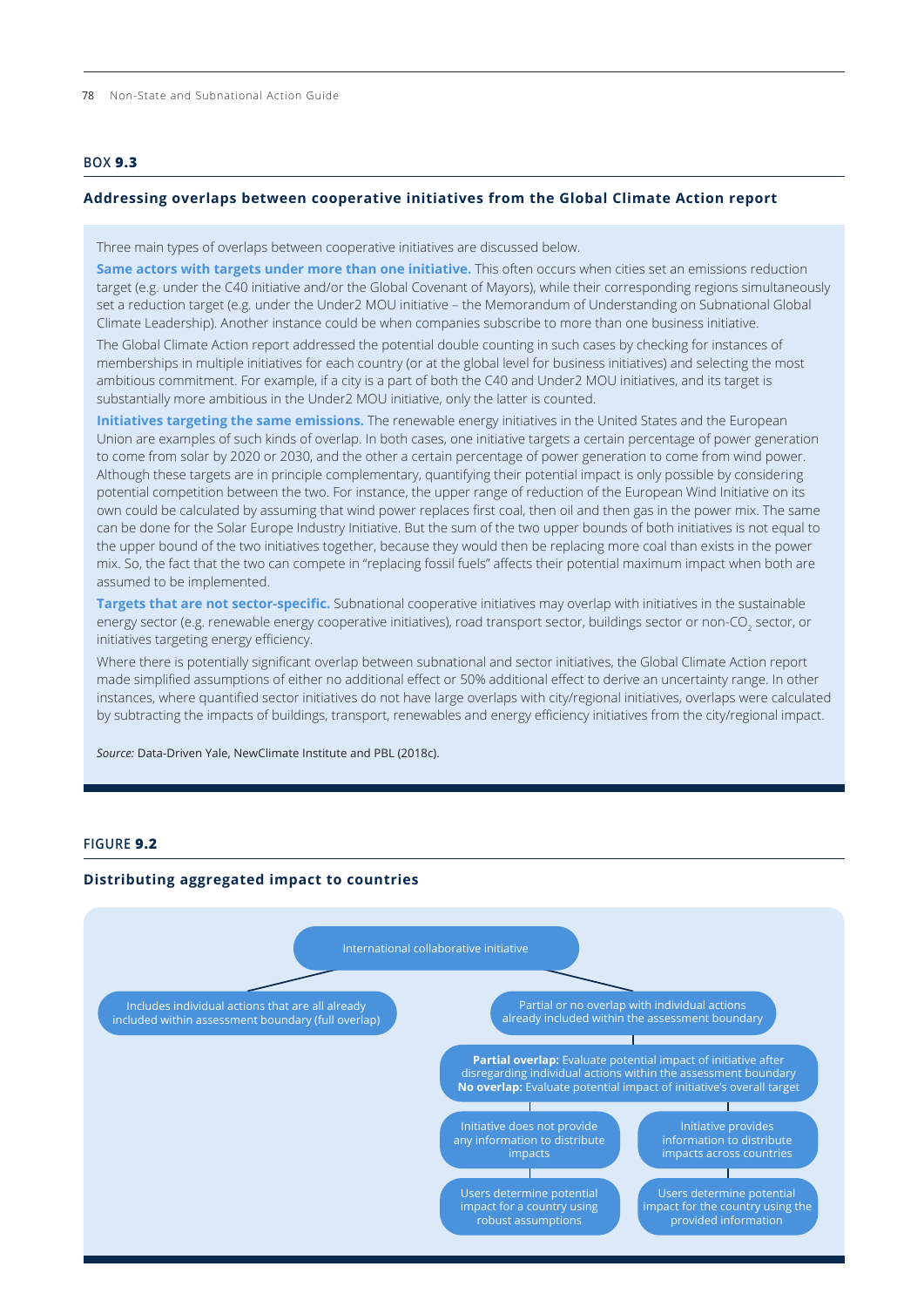When distributing the impact of international cooperative initiatives that bring together multiple subnational actors, users can assume equal distribution across countries (e.g. the same amount of additional renewable energy installed in each participating country). Alternatively, they can assume distribution of impacts relative to the size of country, in terms of population or GDP, or relative to the size of a relevant indicator for the country, such as the rate of deforestation. The UNEP Cities and Regions Pledges Pipeline provides information on international cooperative initiatives by cities and regions, listed by country. It also features information on cities' and regions' quantified GHG reduction commitments over time through 2050.<sup>60</sup> These assumptions entail a trade-off between accuracy and completeness. The most conservative approach is to not include initiatives in the assessment in the absence of information. Boxes 9.4 and [9.5](#page-23-0) provide examples of applying these assumptions to determine potential impact for countries.

# **Distributing potential impacts of actions of companies operating globally**

Targets of multinational companies are similar to international cooperative initiatives in that these

businesses operate across national borders, and their targets often apply to operations in several countries. However, many do not specify targets per sector or country, and this can create difficulties in determining country-specific impacts. For example, HeidelbergCement has a target of reducing its direct (scope 1) GHG emissions by 30% per tonne of cementitious materials by 2030 from a 2016 base year. Because the company has operations in multiple countries, users will have to determine what portion of the target can be considered for their country. If detailed information (e.g. at facility level) cannot be obtained directly from companies or cannot be deduced reasonably (e.g. a company aims to reduce emissions from a specific product, which is only produced/sold in one country), users should adopt a conservative approach and exclude these targets, as a result of lack of information. [Box 9.6](#page-23-0) illustrates ways to distribute impacts in some hypothetical examples.

# **BOX 9.4**

# **Examples of distributing potential impacts of international cooperative initiatives to countries**

Example 1: An international subnational cooperative initiative has an objective of installing 50 GW of solar photovoltaic capacity by 2020 globally. It meets the suitability criteria for inclusion outlined in Section 6.1. The initiative includes 50 cities with a projected total of 100 million inhabitants by 2020. Of these inhabitants, 10 million are projected to be in country A. Distributing the impact using the relative sizes of countries, expressed in population, would translate into 5 GW of potential impact in country A.

Example 2: An international cooperative initiative aims to restore 20 million ha of degraded land globally by 2020. To distribute the impact among countries, users can split the potential impact of the initiative by using historical data on afforestation from the Food and Agriculture Organization of the United Nations (FAO). First, users can calculate the share of afforestation annually in the global total afforested area. Second, this share is used to split the target across countries. For example, the user might be interested in estimating the potential impact of this initiative in China. Data from the FAO show that the afforestation rate in China is 1.497 Mha/year.<sup>63</sup> In comparison, the global afforestation rate is 5.622 Mha/year.<sup>64</sup> China is thus responsible for 26.6% of global afforestation annually. Applying this to the international cooperative initiative, the estimated impact for China is 5.32 million ha of afforested land. This approach assumes that the effort is proportional to the current rates of afforestation in respective countries; in reality, the initiative may impact countries' behaviour and lead to a shift in current afforestation rates.

<sup>60</sup> UNEP DTU Partnership publishes a continually updated pipeline, available at: [http://web.unep.org/climatechange/resources/climate](http://web.unep.org/climatechange/resources/climate-initiatives-platform)[initiatives-platform.](http://web.unep.org/climatechange/resources/climate-initiatives-platform)

<sup>61</sup> FAO (2015).

<sup>62</sup> FAO (2015).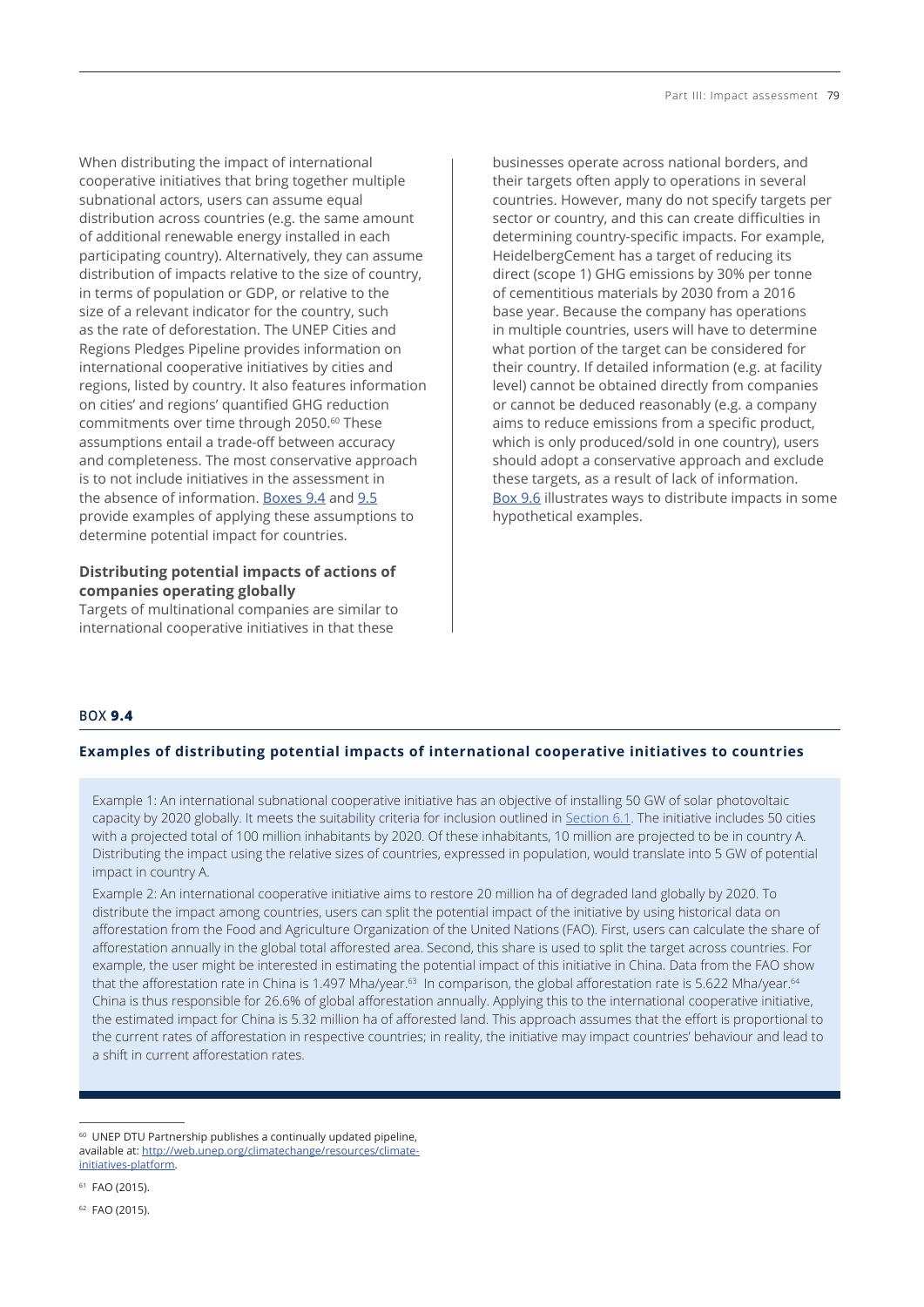<span id="page-23-0"></span>80 Non-State and Subnational Action Guide

## **BOX 9.5**

#### **Distributing impact – an example from the Global Climate Action report**

The Under2 MOU is an initiative that brings together subnational governments committed to ambitious climate action. The signatory regions within selected key countries were listed, so that the potential impact of the initiative under the assessment could be distributed. The assessment assumed that regional emissions can be approximated by multiplying the share of national population residing in the region by the country's total emissions. In other words, it was assumed that the region's inhabitants have the same average per capita emissions as the country.

Regions' emissions reduction targets were then compared with their current policy emissions pathways to estimate the additionality of their Under2 MOU commitments. It was assumed that the regions follow the same current policy emissions pathway as their respective countries. Countries' current policy pathways were downscaled to the regional level using the regions' populations and the assumption that all regions have the same average per capita emissions.

Then, the potential emissions reduction impact for the downscaled current policy scenario for the region was compared with the Under2 MOU scenario. The additional emissions reduction contributions from cities were thus estimated. These contributions were finally added to the country level.

*Source:* Data-Driven Yale, NewClimate Institute and PBL (2018c).

#### **BOX 9.6**

#### **Examples of distributing impact of a multinational company action to a country**

Example 1: Multinational company A has a company-wide target to improve energy efficiency by 40% across its operations. In this case, users can request or collect information on energy use in the country they are interested in and apply the 40% improvement to its operations within the country, assuming equal distribution across all countries.

Example 2: Multinational company B has committed to reduce its scope 1 emissions in Europe by 30% by 2020 compared with its current annual emissions. Users interested in conducting the assessment for a European country can first determine the total emissions of company B in their country of interest. Assuming equal distribution, they can then estimate a 30% reduction in the current emissions of company B by 2020.

#### **9.2.2 Consider possible reinforcing impacts**

In some instances, actions may reinforce each other to produce a combined impact that is greater than the sum of the intended impacts of each action individually. Reinforcing actions may additionally lead to an increase in the likelihood of implementation of individual actions. For example, two or more actions that aim to help businesses set climate targets, operating among the same set of actors, could potentially overlap; at the same time, they may drive more businesses to take on more ambitious targets than originally intended. Depending on the situation, users can estimate the number of businesses that are expected to adopt targets, which is higher than the number that would have adopted targets under

each action operating independently. It is critical that the assumptions behind the estimated impact of potentially reinforcing actions are robust and grounded in reasonable evidence, to maintain the integrity of the assessment.

For considering interactions with national policies and accounting for associated overlaps, see [Section 9.4](#page-25-0).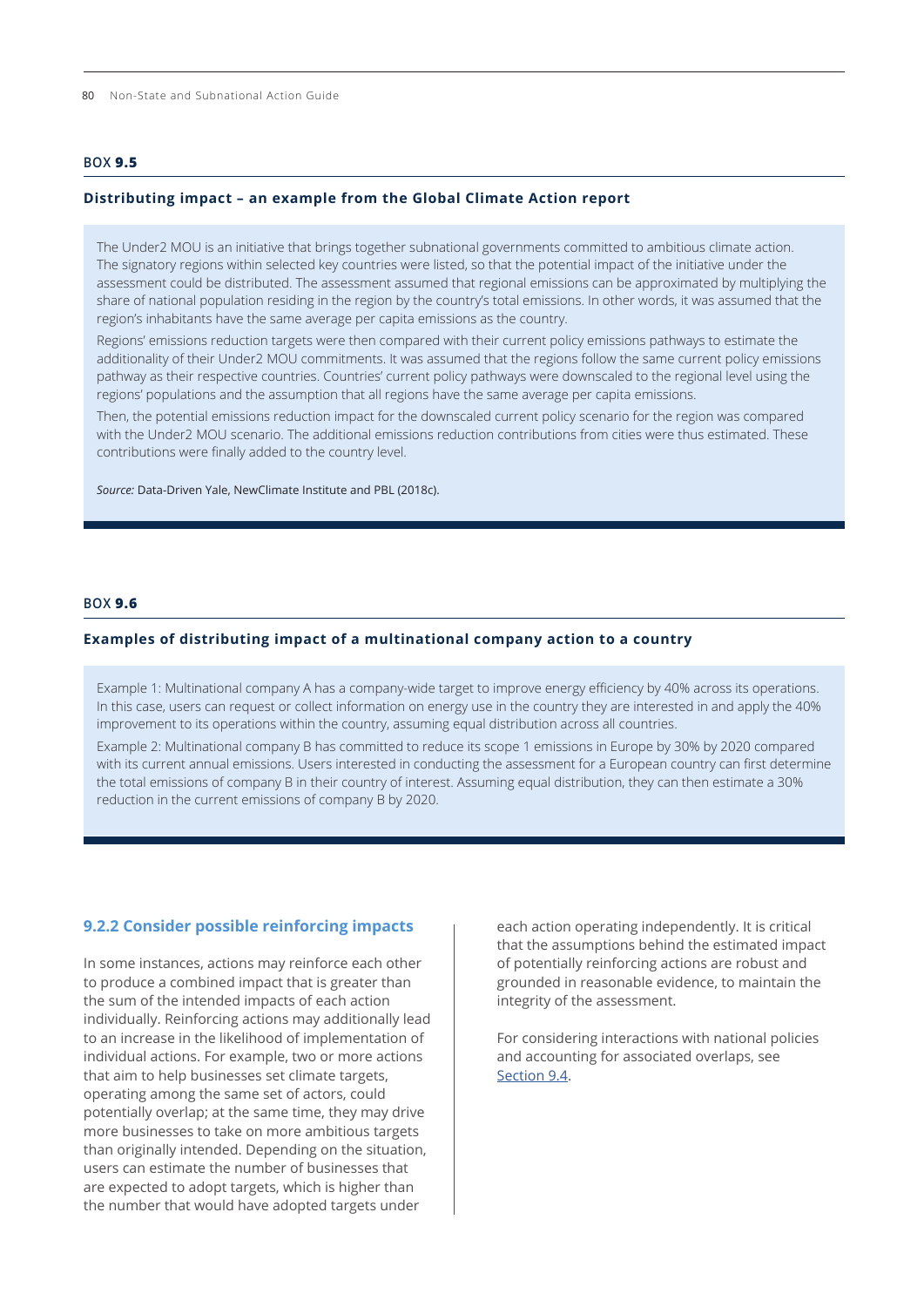# **9.3 Aggregate impacts**

Next, users should add the potential impacts of non-state and subnational actions calculated for each sector within the assessment boundary (in [Section 9.2\)](#page-15-0) to arrive at the overall impact of nonstate and subnational actions. This is represented by the solid red line in Figure 9.3. It is a *key recommendation* to aggregate the potential impact of non-state and subnational actions within the assessment boundary. Users can also aggregate the potential impact for legally binding and voluntary actions separately (e.g. as done in the Fulfilling America's Pledge report). This allows greater flexibility in interpreting results; the potential impact of legally binding actions provides a conservative value compared with the potential impact of both categories combined.

It should be noted that this value does not account for potential overlap with national policies, and therefore should not be considered additional to national action without further analysis. Users can correct for overlaps with national policies in [Section 9.2](#page-15-0) to obtain the additional impact. [Section 9.4](#page-25-0) provides further information on incorporating overlaps with national policies.

Depending on their objectives, users can further develop different scenarios for different levels of ambition in non-state and subnational actions, which can be compared with the estimated impact obtained above by bottom-up aggregation of existing and pledged actions (Figure 9.3). This is done by assuming increased (or reduced) ambition compared with existing actions, following the same logic to determine the nature of interactions and overlaps as used for existing actions, aggregating the impacts for each sector and then aggregating across sectors for each scenario.

For example, the Indian corporate actions study developed two scenarios pertaining to different ambition levels:

- increased ambition scenario, which assumes that the ambition level of all corporate actions within the assessment boundary increases by 10% after 2020
- reduced ambition scenario, which assumes that the ambition level decreases by 10% after 2020.

## **FIGURE 9.3**

## **Bottom-up aggregation of non-state and subnational actions**

![](_page_24_Figure_10.jpeg)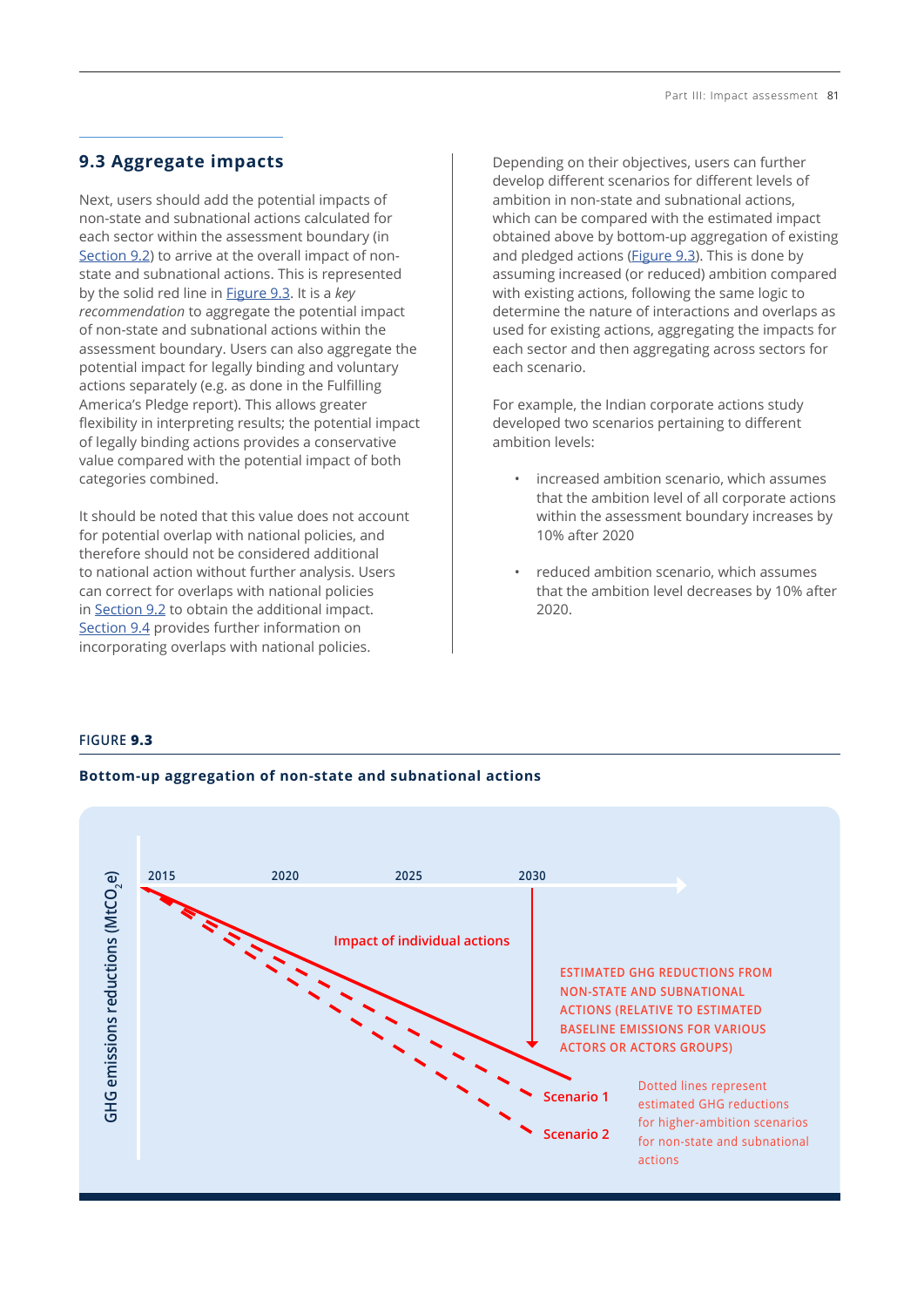<span id="page-25-0"></span>Similarly, the Fulfilling America's Pledge report estimated the impacts for two scenarios and for the current measures scenario through bottom-up aggregation. The two scenarios reflect increased ambition compared with the current measures scenario:

- The Climate Action Strategies scenario estimated the emissions reduction potential of 10 high-impact, near-term and readily available opportunities led by non-state and subnational actors.
- The Enhanced Engagement scenario estimated the emissions reduction potential if an even broader set of ambitious non-state and subnational actions were implemented.

# **9.4 Estimate potential additional impact of non-state and subnational actions, and perform other comparisons**

Users who are interested in determining the potential additional impact of non-state and subnational actions should do so by considering overlapping and reinforcing interactions with national (sectoral) policies. It is a *key recommendation* to determine the potential additional impact of non-state and subnational actions after correcting for overlapping and reinforcing interactions with national policies; and to incorporate the influence of socioeconomic factors if using a model to determine additional impact. Users can consider each national (sectoral) policy individually and apply the same rationale for determining overlaps with national policies as for assessing overlaps for subnational actions. However, manually and individually determining the overlaps between national policies and non-state/subnational actions is quite complicated.

Where possible, users should use existing economyor sector-wide models to explore interactions among various policies and actions at different scales. Using a model allows users to fully account for overlaps between sectors across the economy. A model also allows users to account for socioeconomic drivers and other extraneous systems interactions, such as non-climate actor activity, energy supply–demand interactions and technological advances. Referred to as top-down integration, it involves estimating the impacts of non-state and subnational actions, and incorporating these impacts into national projections and scenarios, often based on existing national

models. The starting point is an up-to-date national GHG emissions projection or scenario that serves as the reference scenario for comparison, depending on the user's objectives. Examples of possible reference scenarios (baseline scenarios) for comparison include:

- a scenario based on current national policies, assuming no change in policies over time; this may include at least some existing subnational policies
- a scenario based on a certain rate of growth in the sector of interest
- a scenario based on fully implementing NDCs.

For example, if there is interest in determining how non-state and subnational actions modify the emissions trajectory of current national policies, users should start with a current national policies scenario, which requires information about the GHG implications of national policies or national emissions projections. The blue line in [Figure 9.4](#page-26-0) shows the current national policies scenario. The chosen model may already include such scenarios. However, if the information is not already available in the model or gathered as part of Chapter 7, users can consult internationally developed reference scenarios for their respective countries for similar scenarios.<sup>63</sup>

The national emissions projection should then be adjusted to reflect the impacts of non-state and subnational actions. The result is a revised GHG emissions projection that represents the combined impact of national policies, along with non-state and subnational actions, while taking into consideration overlapping and reinforcing interactions between them. This is represented by the red line in [Figure 9.4](#page-26-0). The difference between the original (blue) and updated (red) projections reveals the potential additional impact of non-state and subnational action in the country. The revised projection can then be used to inform a more ambitious national mitigation target that builds on the additional GHG mitigation efforts undertaken by non-state and subnational actors.

It is important to review which policies, targets and drivers are already included in the national projection or model. The projection may only reflect the impacts of national policies and targets, and

<sup>&</sup>lt;sup>63</sup> Potential sources include Climate Watch [\(www.climatewatchdata.](http://www.climatewatchdata.org) [org](http://www.climatewatchdata.org)); Climate Action Tracker [\(https://climateactiontracker.org\)](https://climateactiontracker.org); Deep Decarbonization Pathways Project [\(http://deepdecarbonization.org\)](http://deepdecarbonization.org); and IEA World Energy Outlook scenarios ([www.iea.org/weo\)](http://www.iea.org/weo).